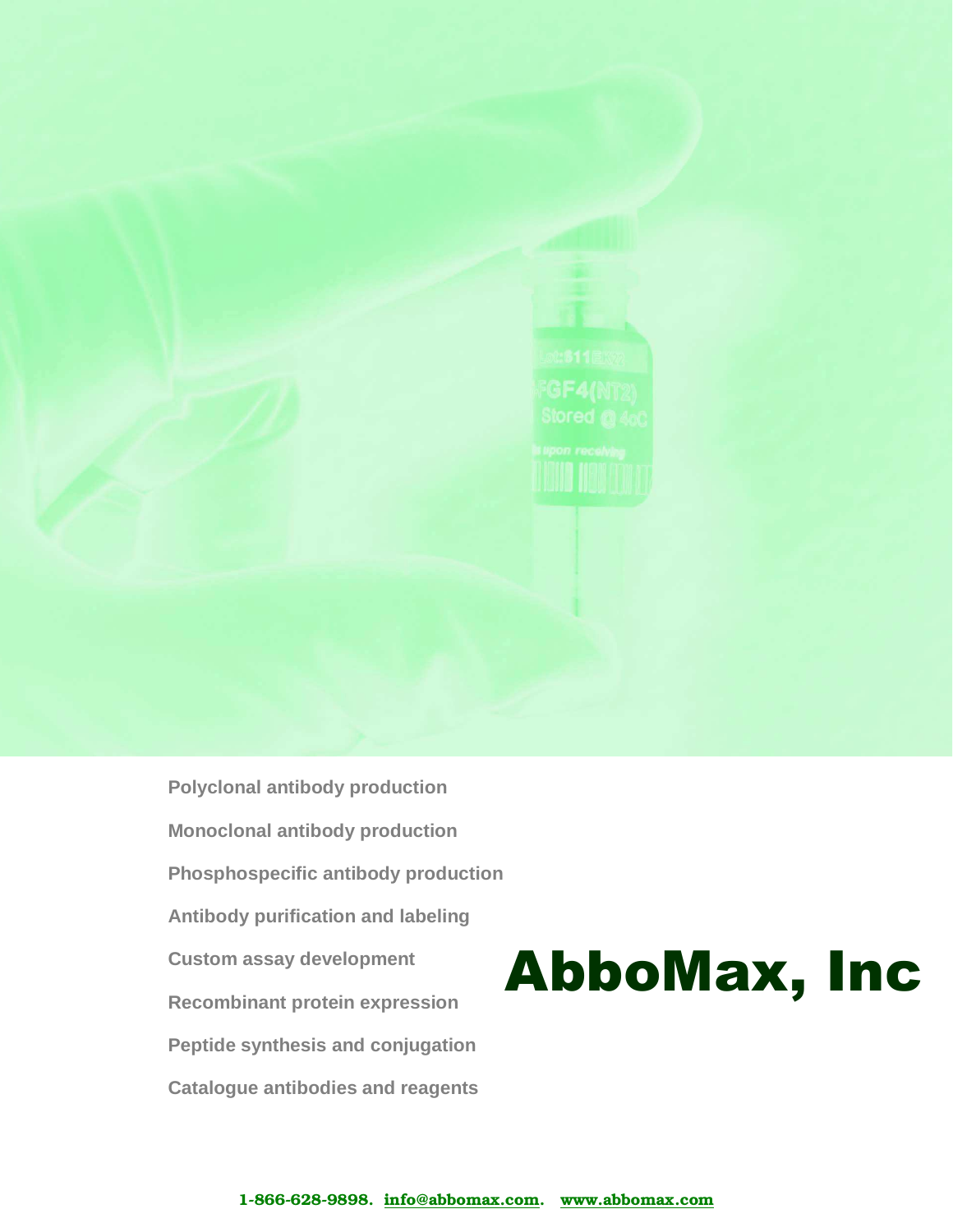| 1. |                                                                                                                                                                                                                                     |          |  |  |  |  |  |  |  |  |
|----|-------------------------------------------------------------------------------------------------------------------------------------------------------------------------------------------------------------------------------------|----------|--|--|--|--|--|--|--|--|
|    |                                                                                                                                                                                                                                     |          |  |  |  |  |  |  |  |  |
|    | <b>Custom antibody services:</b><br>$\text{Ab}^{\text{MAX}}_{\text{max}}$ Polyclonal peptide-antibody package                                                                                                                       | 60001    |  |  |  |  |  |  |  |  |
|    | Ab <sup>MAX</sup> Polyclonal protein-antibody production<br>❖                                                                                                                                                                       | 60002    |  |  |  |  |  |  |  |  |
|    | Ab <sup>MAX</sup> Monoclonal antibody package<br>❖                                                                                                                                                                                  | 60003    |  |  |  |  |  |  |  |  |
|    | Ab <sup>MAX</sup> Peptide carrier protein conjugation<br>❖                                                                                                                                                                          | 60004    |  |  |  |  |  |  |  |  |
|    | Ab <sup>MAX</sup> Polyclonal phosphospecific/paired antibody package<br>❖                                                                                                                                                           | 60008    |  |  |  |  |  |  |  |  |
|    | Ab <sup>MAX</sup> Monoclonal phosphospecific/paired antibody package 60009<br>❖                                                                                                                                                     |          |  |  |  |  |  |  |  |  |
|    | ÷                                                                                                                                                                                                                                   |          |  |  |  |  |  |  |  |  |
|    | Ab <sup>MAX</sup> Antibody purification                                                                                                                                                                                             | 60005    |  |  |  |  |  |  |  |  |
|    | AD Antibody punication<br>$\circ$ Ab <sup>MAX</sup> Epitope-affinity purification<br>$\circ$ Ab <sup>MAX</sup> Protein A purification<br>Ab <sup>MAX</sup> MAP peptide purification<br>Ab <sup>MAX</sup> Antibody Fab Fragmentation | 60005PC  |  |  |  |  |  |  |  |  |
|    |                                                                                                                                                                                                                                     | 60005PA  |  |  |  |  |  |  |  |  |
|    |                                                                                                                                                                                                                                     | 60005MA  |  |  |  |  |  |  |  |  |
|    | ❖                                                                                                                                                                                                                                   | 60011ab1 |  |  |  |  |  |  |  |  |
|    | ❖ Ab <sup>MAX</sup> Antibody F(ab)2 Fragmentation                                                                                                                                                                                   | 60012ab2 |  |  |  |  |  |  |  |  |
|    | * Ab <sup>MAX</sup> Large-scale antibody production in vivo                                                                                                                                                                         | 60013    |  |  |  |  |  |  |  |  |
|    | Ab <sup>MAX</sup> Large-scale antibody production in vitro                                                                                                                                                                          | 60014    |  |  |  |  |  |  |  |  |
|    | Custom assay development services:                                                                                                                                                                                                  |          |  |  |  |  |  |  |  |  |
|    |                                                                                                                                                                                                                                     | 60021    |  |  |  |  |  |  |  |  |
|    |                                                                                                                                                                                                                                     | 60022    |  |  |  |  |  |  |  |  |
|    | Asy <sup>MAX</sup> Immunoassay development<br><b>*</b> Asy <sup>MAX</sup> Bioassay development<br><b>*</b> Asy <sup>MAX</sup> Kinase assay development<br><b>*</b> Asy <sup>MAX</sup> Kinase assay development                      | 60023    |  |  |  |  |  |  |  |  |
|    | <b>Custom recombinant protein service:</b>                                                                                                                                                                                          |          |  |  |  |  |  |  |  |  |
|    | ❖ Rec <sup>MAX</sup> Molecular cloning and screening                                                                                                                                                                                | 60031    |  |  |  |  |  |  |  |  |
|    | Rec <sup>MAX</sup> Transfection and cell line selection<br>$\bullet$ Rec <sup>MAX</sup> Transfection and cell line selection<br>$\bullet$ Rec <sub>MAX</sub> Recombinant protein expression & purification                          | 60032    |  |  |  |  |  |  |  |  |
|    |                                                                                                                                                                                                                                     | 60033    |  |  |  |  |  |  |  |  |
|    | Rec <sup>MAX</sup> Large-scale protein purification<br>$\mathbf{A}$                                                                                                                                                                 | 60034    |  |  |  |  |  |  |  |  |
|    |                                                                                                                                                                                                                                     |          |  |  |  |  |  |  |  |  |
|    | <b>Custom peptide synthesis</b><br>$\div$ Pep <sup>MAX</sup> Peptide synthesis                                                                                                                                                      | 70001    |  |  |  |  |  |  |  |  |
|    |                                                                                                                                                                                                                                     |          |  |  |  |  |  |  |  |  |
| 2. |                                                                                                                                                                                                                                     |          |  |  |  |  |  |  |  |  |
|    |                                                                                                                                                                                                                                     |          |  |  |  |  |  |  |  |  |
| 3. |                                                                                                                                                                                                                                     |          |  |  |  |  |  |  |  |  |
| 4. |                                                                                                                                                                                                                                     |          |  |  |  |  |  |  |  |  |
| 5. |                                                                                                                                                                                                                                     |          |  |  |  |  |  |  |  |  |
| 6. |                                                                                                                                                                                                                                     |          |  |  |  |  |  |  |  |  |
|    |                                                                                                                                                                                                                                     |          |  |  |  |  |  |  |  |  |
| 7. |                                                                                                                                                                                                                                     |          |  |  |  |  |  |  |  |  |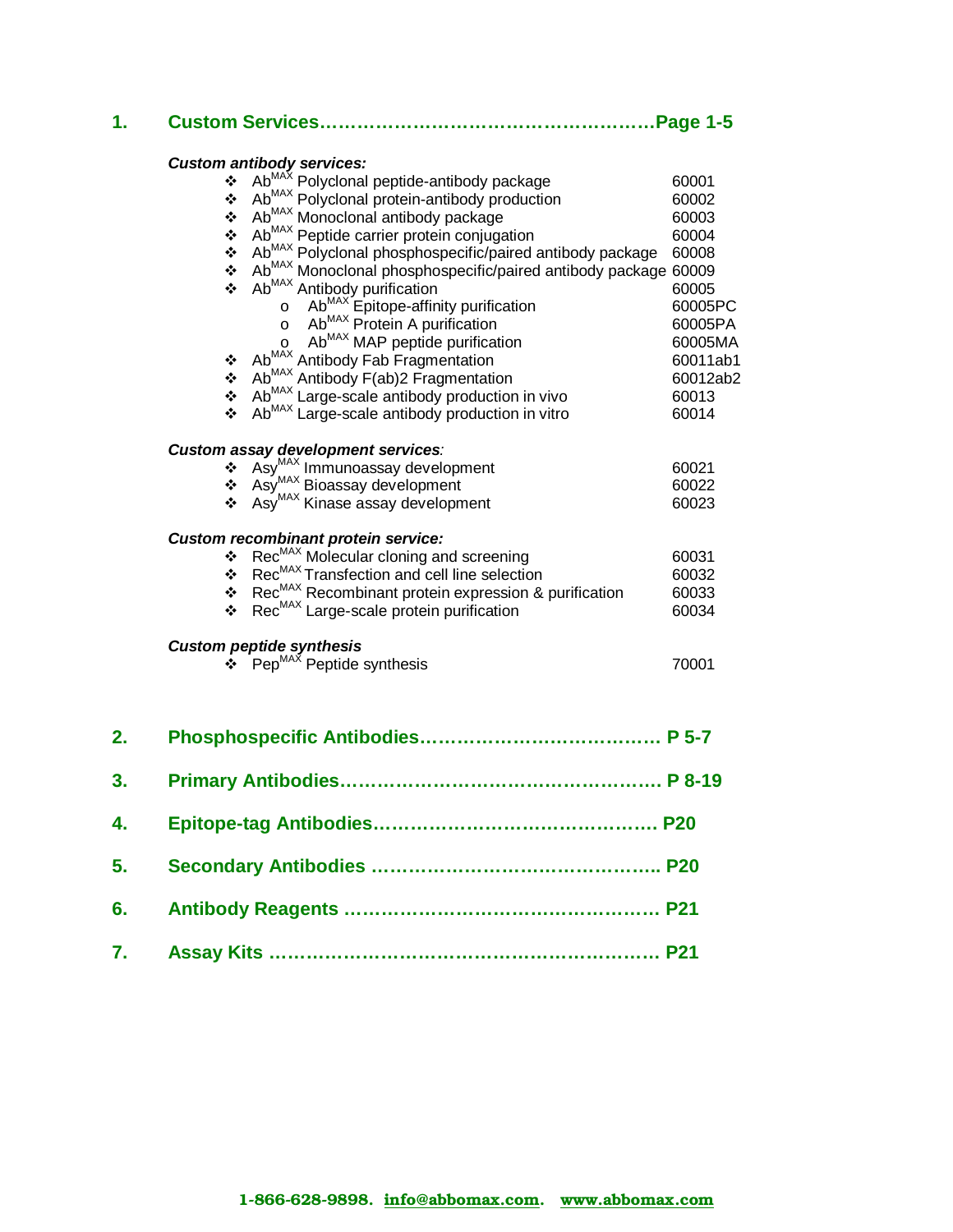## **Custom Antibody Services**

#### **AbMax polyclonal peptide-antibody package (Cat# 60001)**

**AbboMax provides regular polyclonal antibody package, the host can be any of the following animals at your choice – rabbits, chicken, mice and other animals. This package includes the following items:**

- Consultation of epitope selection in terms of antigenicity index, hydrophilicity and secondary structure
- 10-19 mg of peptide (80% checked by HPLC, up to 15 mer); BSA/KLH conjugation
- 2 rabbits (or other animals) with AbboMax immunization protocol
- Pre-immune serum (2-5 ml/rabbit); 4 s.c. immunizations; 2 bleeds with total 100 ml of serum
- ELISA titration for all bleeds. Western blot (Optional); Dot blot (Optional)

#### **Data will be provided with the project:**

- Peptide: HPLC and Mass Spec
- ❖ KLH/BSA Conjugation datasheet
- ELISA titration for all antisera

## **AbMax polyclonal protein-antibody Package (Cat# 60002)**

#### **\*Customers will provide immunogen(s) for immunization**

#### **The package includes the following items:**

- $\cdot \cdot$  2 rabbits with AbboMax immunization protocol
- Pre-immune serum (2-5 ml/rabbit); Antiserum 100 ml
- ELISA titration for all bleeds
- Western blot (Optional); Dot blot (Optional)

## **AbMax monoclonal antibody package (Cat# 60003)**

#### **Deliver in 3 months; Confidentiality is assured by AbboMax, Inc.**

#### **The package includes the following items:**

- 5 mice with AbboMax standard immunization protocol,
- Phase 1—Pre-immune serum and antiserum (1 ml @ 1:100 dilution) with ELISA titration.
- Phase 2—Cell fusion and parental clone screening
- ❖ Phase 3—Subcloning and cryogenic vialing
- Phase 4—Large-scale monoclonal antibody production for a selected monoclone
- Phase 5 (Optional)—Protein A purification according to the monoclone isotype

#### **Data will be provided with the project:**

- Peptide: HPLC and Mass Spec if peptide is required
- \* KLH/BSA Conjugation datasheet
- ELISA titration for antisera, ELISA screening for all the clones
- $\div$  Isotyping for the monoclones



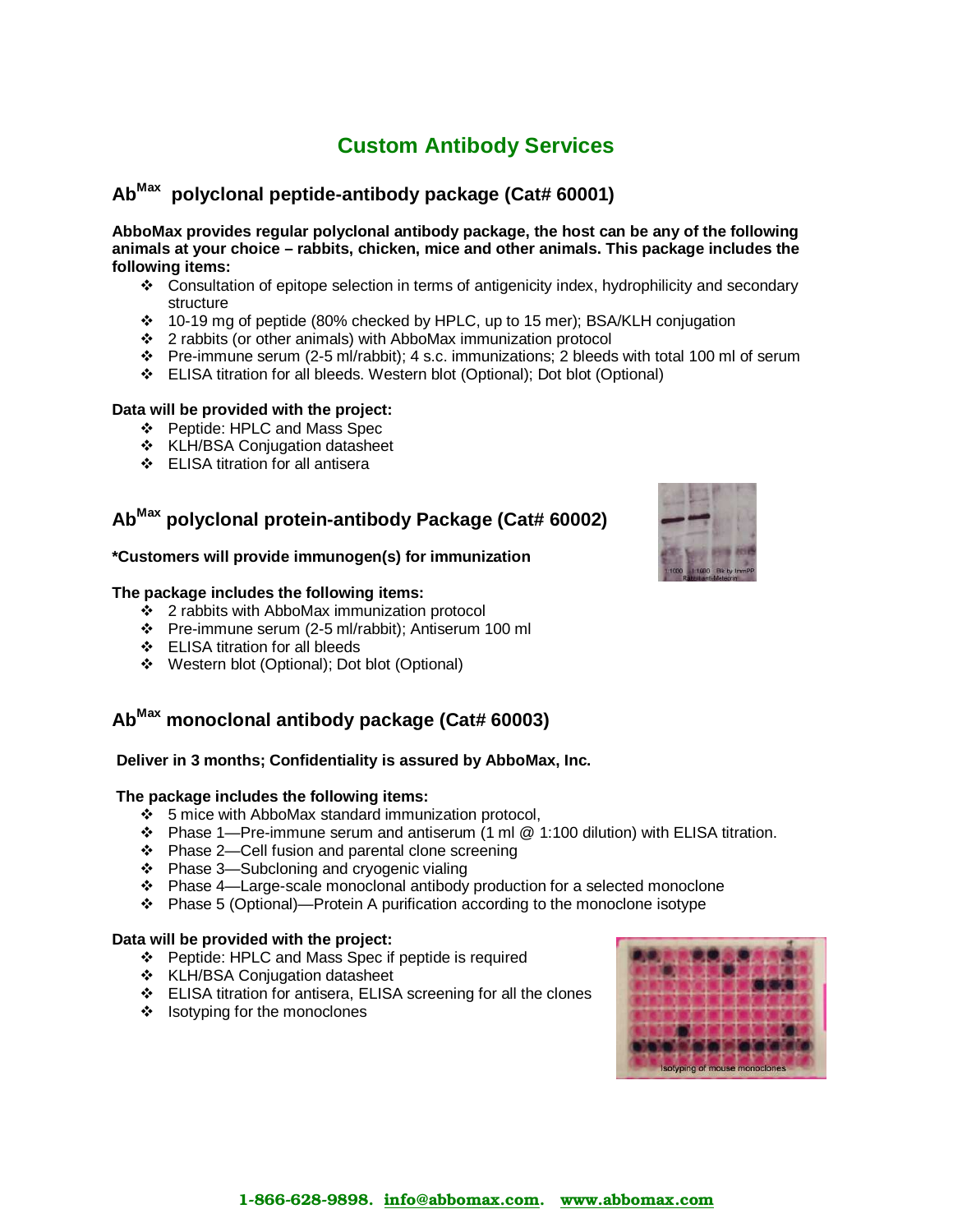## **AbMax peptide carrier protein conjugation (Cat# 60004)**

#### **The peptide sequence information should be available for protein chemistry determination.**

#### **Data will be provided with the project:**

- KLH/BSA/GGG/THY/PPD (a selected carrier protein) conjugation datasheet
- Conjugation efficiency determination (optional)—the molar ratio of peptide/carrier protein, SDS-PAGE verification

## **AbMax polyclonal phosphospecific/paired antibody package (Cat# 60008)**

- $\div$  Consultation of phosphospecific site prediction and epitope selection
- $\cdot$  10-20 mg of phosphospecific and non-phospho peptides (80% checked by HPLC, up to 15 mer)
- ❖ BSA/KLH coniugation
- 2 rabbits with AbboMax immunization protocol for site-modification antigen
- Pre-immune serum (2-5 ml/rabbit); 4 s.c. immunizations; 2 bleeds with total 100 ml of serum
- ELISA analysis for all bleeds and antibodies
- Affinity purification for phosphospecific and paired antibody production
- Dot blot to confirm the purified antibodies



## **AbMax monoclonal phosphospecific/paired antibody package (Cat# 60009)**

#### **Deliver in 3.5 months; Confidentiality is assured by AbboMax, Inc.**

- Phase 1—Project initiation, mice immunization and titration
	- o Consultation of epitope selection and modification
	- o Phosphospecific peptide and non-phosphospecific peptide synthesis, purification, conjugation
	- o 5 mice with AbboMax standard immunization protocol
	- o Pre-immune serum and antiserum (1 ml @ 1:100 dilution) with ELISA titration
- ❖ Phase 2—Fusion and parental clone screening
	- o Three population of parental clones will be selected according to ELISA
	- o Phosphospecific clones will be guaranteed among these three population clones
- Phase 3—Subcloning
	- o Limit dilution on parental clones confirmed by customer's selection
	- o Isotyping for all the subclones
- Phase 4—Large-scale antibody production for a specific monoclone
	- o 50 ml ascites, ELISA confirmation, protein concentration and isotyping
- Phase 5 (Optional)—Protein A purification according to the monoclone isotype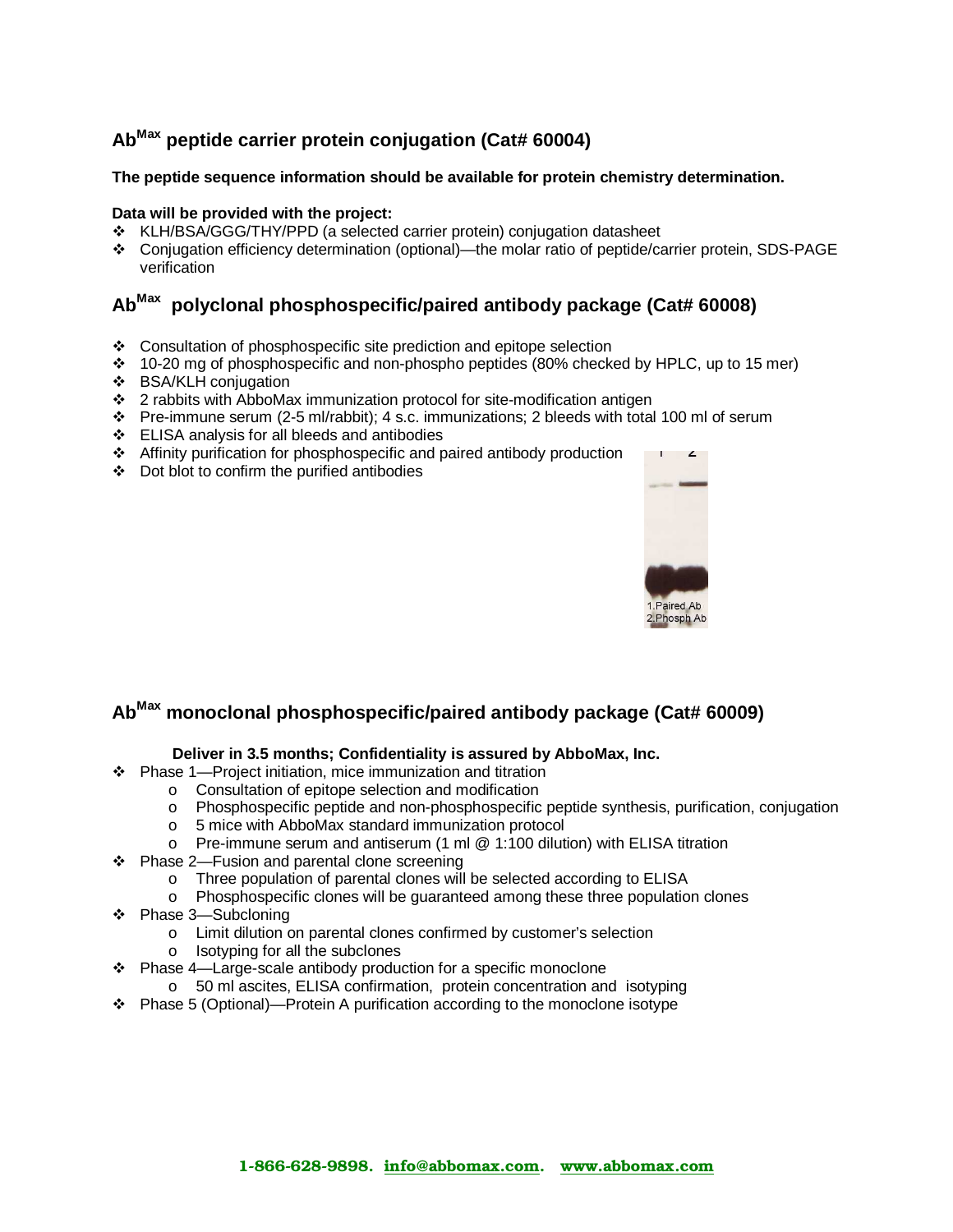## **AbMax antibody affinity purification (Cat# 60005)**

#### **We provide the following purification according to customer requirements**

- $\div$  Peptide epitope affinity purification
- $\div$  Protein A/G affinity purification
- MAP system affinity purification
- All the purified antibody will be verified by antigen (protein/peptide) specific ELISA
- Antibody enrichment and recovery efficiency

| <b>Sampsi</b><br>O.D |        | <b>Prebleed</b><br>Mix of rabbit sera |                   | <b>Test Bleed</b><br><b>Mix of Antisera</b> |               | <b>AP Antibody</b><br>F <sub>1</sub> | <b>AP Antibody</b><br>F <sub>2</sub> |        | <b>Running Through</b><br><b>Protein A</b><br><b>Purified Antibody</b> |        | Waste          |                |  |
|----------------------|--------|---------------------------------------|-------------------|---------------------------------------------|---------------|--------------------------------------|--------------------------------------|--------|------------------------------------------------------------------------|--------|----------------|----------------|--|
| <b>Dilution</b>      | Test 1 | Test 2                                | Test <sub>1</sub> | Test 2                                      | <b>Test 1</b> | Test 2                               | Test 1                               | Test 2 | Test 1                                                                 | Test 2 | F <sub>1</sub> | F <sub>2</sub> |  |
| 1:1K                 | 0.309  | 0.312                                 | 1.596             | 1.609                                       | 1.908         | 1.919                                | 1.08                                 | 1.075  | 0.659                                                                  | 0.667  | 1.114          | 1.124          |  |
| 1:5K                 | 0.168  | 0.166                                 | 0.963             | 0.962                                       | 1.228         | 1.198                                | 0.165                                | 0.169  | 0.11                                                                   | 0.107  | 0.613          | 0.617          |  |
| 1:25k                | 0.061  | 0.06                                  | 0.274             | 0.277                                       | 0.687         | 0.685                                | 0.069                                | 0.066  | 0.084                                                                  | 0.077  | 0.177          | 0.167          |  |
| 1:125K               | 0.06   | 0.06                                  | 0.062             | 0.063                                       | 0.302         | 0.307                                | 0.062                                | 0.062  | 0.063                                                                  | 0.068  | 0.065          | 0.063          |  |
| 1:625K               | 0.06   | 0.058                                 | 0.059             | 0.059                                       | 0.106         | 0.104                                | 0.061                                | 0.064  | 0.074                                                                  | 0.065  | 0.066          | 0.06           |  |
| 1:3125K              | 0.057  | 0.06                                  | 0.059             | 0.06                                        | 0.061         | 0.063                                | 0.061                                | 0.06   | 0.063                                                                  | 0.066  | 0.063          | 0.062          |  |
| 1:15625              | 0.058  | 0.06                                  | 0.061             | 0.058                                       | 0.062         | 0.067                                | 0.064                                | 0.068  | 0.067                                                                  | 0.062  | 0.061          | 0.064          |  |
| <b>1XPBS</b>         | 0.056  | 0.059                                 | 0.059             | 0.058                                       | 0.064         | 0.065                                | 0.064                                | 0.064  | 0.062                                                                  | 0.065  | 0.069          | 0.063          |  |







## **AbMax antibody Fab fragmentation (Cat# 60011ab1) AbMax antibody F(ab)2 fragmentation (Cat# 60012ab2)**

**To void antigen capping and internalization, antibody fragmentation is usually employed. In the antibody proteolytic fragmentation service, we provide the following items:** 

- The outline of antibody fragmentation process
- Antibody concentration and purity
- ❖ Results confirmed on electrophoresis.

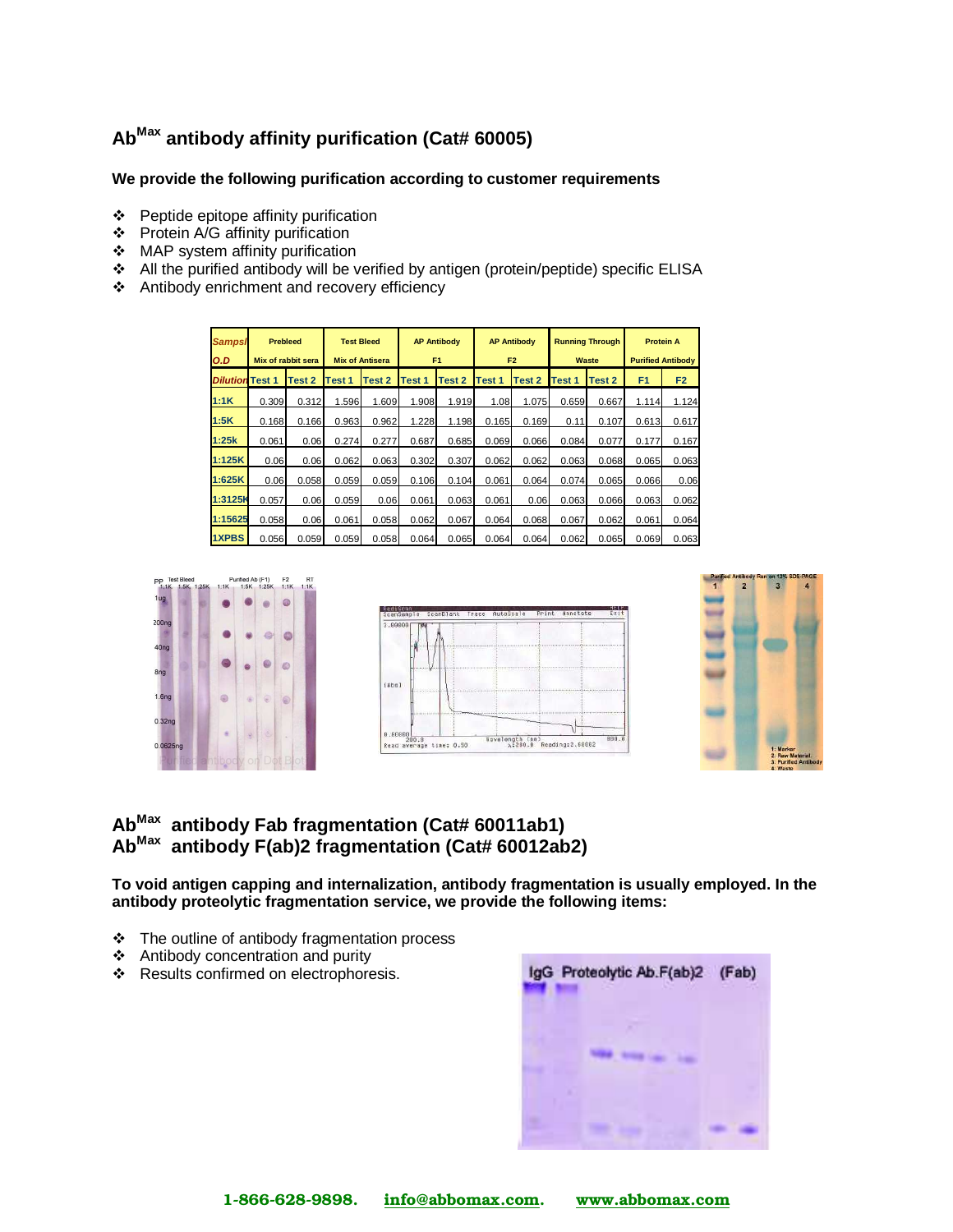## **AbMax large-scale antibody production in vivo (Cat# 60013) AbMax large-scale antibody production in vitro (Cat# 60014)**

**Monoclonal antibodies can be produced in vitro or in vivo. AbboMax provides small or large scaled antibody production at your request.** 

- ❖ Cell line maintenance and expanding
- Antibody collection and treatment
- ❖ Protein concentration and ELISA validation.

## **Custom Assay Development Service**

**AsyMax immunoassay development (Cat# 60021) AsyMax Bioassay development (Cat# 60022) AsyMax Kinase activity assay development (Cat# 60023)** 

**The scientists with AbboMax have been involving in immunology and cell biology research and product development for more than 15 years. With the state-of-art technology, we can help you to co-develop immunoassays, bioassays related to immunology, kinase activity assay with Phosphorylated protein measurement for your specific needs.** 

- Consultation of assay format selection
- Co-develop assays and finalize the parameters.
- Protocol writing, material and assay transferring.

## **Custom Recombinant Protein Service**

| Rec <sup>MAX</sup> molecular cloning and screening               | 60031 |
|------------------------------------------------------------------|-------|
| Rec <sup>MAX</sup> transfection and cell line selection          | 60032 |
| Rec <sup>MAX</sup> recombinant protein expression & purification | 60033 |
| Rec <sup>MAX</sup> Large-scale protein purification              | 60034 |

**Molecular cloning and protein over-expression is an effective tool in preparing protein-antigens when the information of a cloned gene is available. The other advantage of using the recombinant protein is to recognize an effective affinity epitope involved in drug discovery. Dedicated scientists at AbboMax are willing to assist you to achieve your goal.** 

- ❖ Primer design and expression system selection
- ❖ Molecular cloning and cell line selection
- Mini-prep of selected clones
- Large-scale protein over-expression
- Protein purity and concentration checking, SDS-PAGE confirmation
- Western blot (optional)

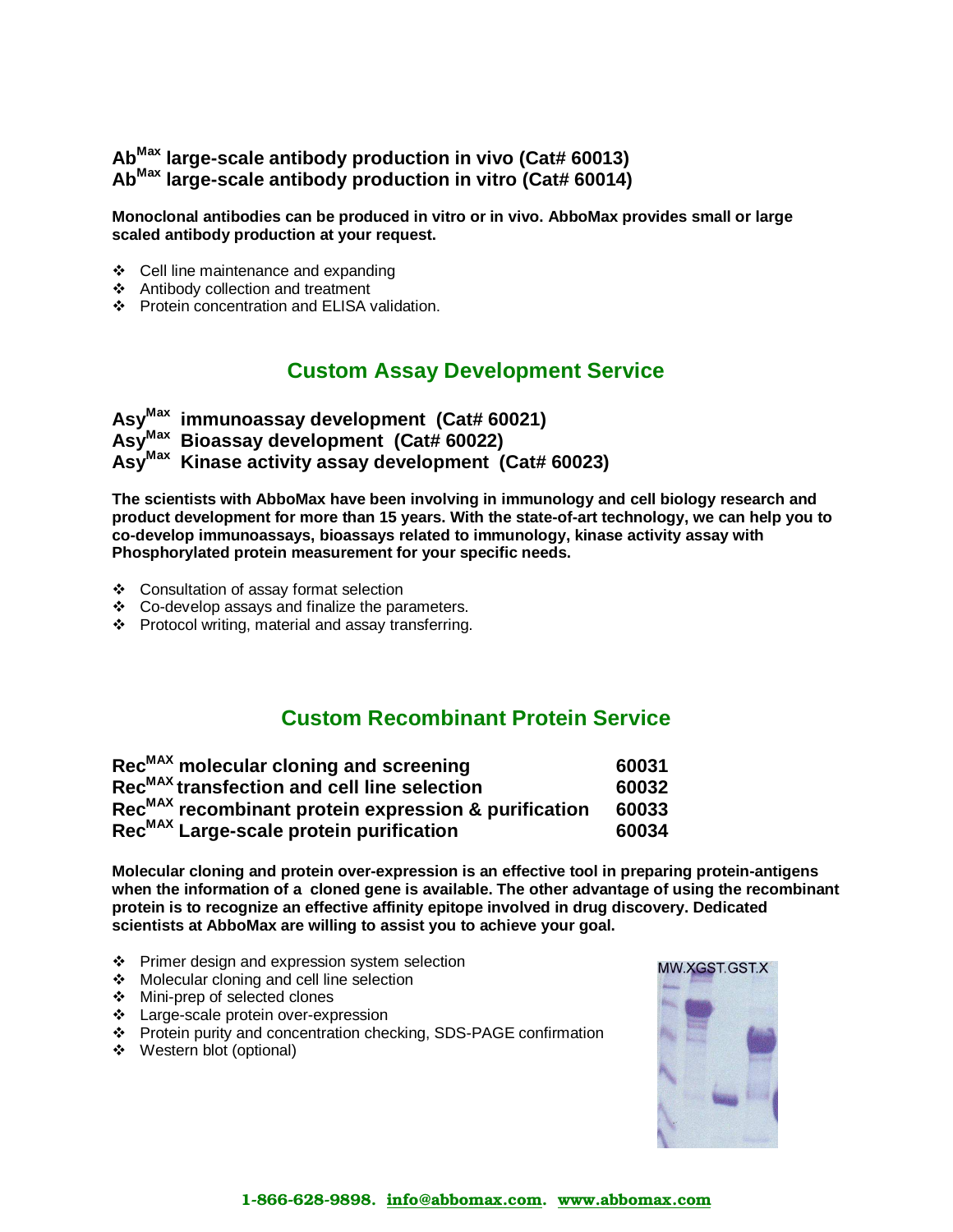## **Custom Peptide Synthesis (Cat#70001)**

Peptide synthesis—In conjunction with Elim Biopharmaceuticals (www.Elimbiopharm.com), we offer high quality, fast-turn-around custom peptide synthesis:

- \* Fmoc solid phase peptide synthesis, purified by reversed-phase HPLC
- Overnight synthesis of 10 mer or less highquality crude peptides
- Fastest turn-around-time (TAT) in the industry
- Friendly and professional customer support
- D-amino acid synthesis, MAP synthesis
- $\div$  Cyclization—disulfide bond 1, 2, and 3; amide cyclization
- Phosphorylation, methylation, acetylating
- Peptide fluorescence/dye labeling: biotin
- **\*** FITC/5-FAM, MCA, EDANS/DABCYL.

**Free consultation services**---We also offer free consultation services of epitope selection and phosphosphorylated Serine/Threonine, Tyrosin prediction.

**Contact for Quote**--- Inquire by email at info@abbomax.com or by phone at 1.866.628.9898

## **Phosphospecific Antibodies**

Protein phosphorylation is an important event in cell signaling. AbboMax provides you high quality phosphospecific antibodies related to various cellular signal transduction pathways.

| <b>Description</b>      | Cat#      | 2006Price | <b>Size</b> | Host          | <b>Applications</b>  | <b>Species</b><br><b>Reactivity</b> |
|-------------------------|-----------|-----------|-------------|---------------|----------------------|-------------------------------------|
| $AKT1/PKB\alpha(pS473)$ | 600-220   | \$220     | $0.2$ ml    | Rabbit        | WB, ELISA, IP        | Hu, Ms, Rt                          |
| $AKT1/PKB\alpha(pS473)$ | 601-050   | \$235     | $0.2$ ml    | Mouse         | WB, ELISA, IP        | Hu, Ms, Rt                          |
| $AKT1/PKB\alpha(pT34)$  | 600-210   | \$220     | $0.2$ ml    | Rabbit        | WB, ELISA, IP        | Hu, Ms, Rt                          |
| AMPK(pS79)              | 600-250   | \$230     | $0.2$ ml    | Rabbit        | WB, ELISA, IP        | Hu                                  |
| AMPK-alpha(pT172)       | 620-120   | \$320     | $0.2$ ml    | <b>Rabbit</b> | <b>WB. ELISA. IP</b> | Hu                                  |
| <b>BAD(pS137)</b>       | 601-190   | \$255     | $0.2$ ml    | <b>Mouse</b>  | IHC, ELISA           | Hu, Ms, Rt                          |
| B-Catenin (pS675)       | 500-8864  | \$255     | $0.2$ ml    | Rabbit        | WB, IP               | Hu, Ms, Rt                          |
| <b>BCL-2 (pTyr129)</b>  | 500-8874  | \$245     | $0.2$ ml    | Rabbit        | WB, IP               | Hu, Ms, Rt                          |
| BCL-2(pS70)             | 500-11574 | \$250     | $0.2$ ml    | Rabbit        | <b>IHC, ELISA</b>    | Hu, Ms                              |
| <b>BCL-2(pT56)</b>      | 500-11584 | \$255     | $0.2$ ml    | <b>Rabbit</b> | <b>IHC, ELISA</b>    | Hu, Ms                              |
| BCL-XL(pS62)            | 500-11594 | \$245     | $0.2$ ml    | Rabbit        | IHC, WB, ELISA, IP   | Hu, Ms                              |
| BCAR3 (phospho)         | 600-080   | \$330     | $0.2$ ml    | Rabbit        | WB, IHC              | Hu, Ms, Rt                          |
| CamKII(pT286)           | 600-270   | \$230     | $0.2$ ml    | Rabbit        | WB, ELISA, IP        | Hu                                  |
| CDC6(pS54)              | 601-080   | \$225     | $0.2$ ml    | <b>Mouse</b>  | WB, ELISA, IP        | Hu, Ms, Rt                          |
| CDC25C(pS216)           | 601-180   | \$240     | $0.2$ ml    | Mouse         | WB, ELISA, IP        | Hu                                  |
| c-erbB2 (pY1221/Y1222)  | 500-11744 | \$225     | $0.2$ ml    | Rabbit        | IHC, ELISA           | Hu, Ms                              |
| c-erbB2 (pY877)         | 500-11754 | \$225     | $0.2$ ml    | Rabbit        | IHC, ELISA           | Hu, Ms                              |
| $c$ -Jun (pT239)        | 500-11604 | \$250     | $0.2$ ml    | <b>Rabbit</b> | IHC, WB, ELISA, IP   | Hu, Ms                              |
| $c$ -Jun( $pS63$ )      | 600-390   | \$220     | $0.2$ ml    | <b>Mouse</b>  | <b>WB, ELISA, IP</b> | Hu, Ms, Rt                          |
| $c$ -Myc $(pS77)$       | 601-120   | \$230     | $0.2$ ml    | Mouse         | WB, ELISA, IP        | Hu, Ms, Rt                          |
| CREB(pS133)             | 600-280   | \$230     | $0.2$ ml    | Rabbit        | WB, ELISA, IP        | Hu                                  |
| EGFR(pY1173)            | 600-290   | \$230     | $0.2$ ml    | <b>Rabbit</b> | WB, ELISA, IP        | Hu                                  |
| EGFR(pS1070)            | 500-11684 | \$240     | $0.2$ ml    | Rabbit        | IHC, ELISA           | Hu, Ms                              |
| EGFR(pY1092)            | 500-12224 | \$235     | $0.2$ ml    | Rabbit        | IHC, ELISA           | Hu, Ms, Rt                          |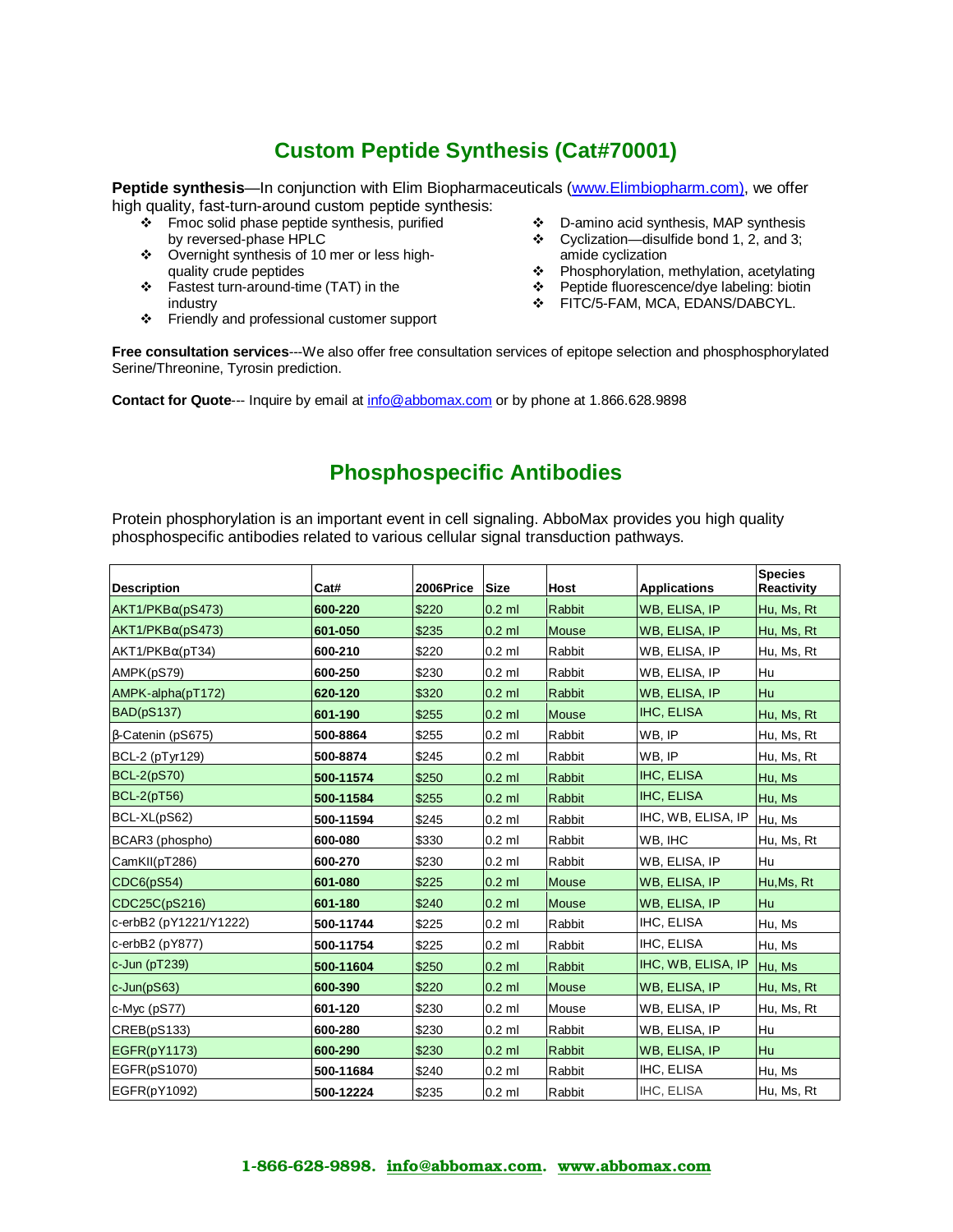| <b>ELK-1(pS383)</b>          | 500-12234 | \$245 | $0.2$ ml | <b>Rabbit</b> | <b>IHC, IP ELISA</b> | Hu, Ms, Rt |
|------------------------------|-----------|-------|----------|---------------|----------------------|------------|
| <b>ELK1(pS389)</b>           | 500-11694 | \$255 | $0.2$ ml | Rabbit        | IHC, ELISA, IP       | Hu, Ms     |
| ELK1(pT417)                  | 500-11704 | \$250 | $0.2$ ml | Rabbit        | IHC, ELISA, IP       | Hu, Ms     |
| ER(pS118)                    | 600-300   | \$230 | $0.2$ ml | Rabbit        | WB, ELISA, IP        | Hu         |
| <b>ER(pS167)</b>             | 600-310   | \$230 | $0.2$ ml | <b>Rabbit</b> | <b>WB, ELISA, IP</b> | Hu         |
| ER9pS305)                    | 620-220   | \$290 | $0.2$ ml | Rabbit        | <b>IHC,ELISA</b>     | Hu, Ms     |
| ER-beta(pS106)               | 601-140   | \$245 | $0.2$ ml | Mouse         | IHC, ELISA           | Hu, Ms, Rt |
| Estrogen Receptor (pS118)    | 500-12264 | \$319 | $0.2$ ml | Rabbit        | IHC, WB, ELISA       | Hu, Ms     |
| Estrogen Receptor (pS167)    | 500-8924  | \$319 | $0.2$ ml | Rabbit        | WB, IP               | Hu         |
| <b>FAK(pY576)</b>            | 600-320   | \$230 | $0.2$ ml | Rabbit        | WB, ELISA, IP        | Hu         |
| GALBP(pS6)                   | 601-160   | \$245 | $0.2$ ml | Mouse         | WB, ELISA, IP        | Hu, Cn, Bv |
| GATA1(pS142)                 | 500-11714 | \$290 | $0.2$ ml | Rabbit        | IHC, WB, ELISA, IP   | Hu, Ms     |
| GSK3a(pS21)                  | 600-330   | \$230 | $0.2$ ml | Rabbit        | WB, ELISA, IP        | Hu, Ms, Rt |
| GSK3a(pS21)                  | 601-200   | \$250 | $0.2$ ml | Mouse         | WB, ELISA, IP        | Hu, Ms, Rt |
| GSK3b(pS9)                   | 600-340   | \$230 | $0.2$ ml | Rabbit        | WB, ELISA, IP        | Hu, Ms, Rt |
| GSK3b(pS9)                   | 600-130   | \$235 | $0.2$ ml | Mouse         | WB, ELISA, IP        | Hu, Ms, Rt |
| GR(pS203)                    | 601-110   | \$235 | $0.2$ ml | Mouse         | WB, ELISA, IP        | hu, Ms,    |
| <b>HSP27(pS78)</b>           | 601-210   | \$245 | $0.2$ ml | Mouse         | WB, ELISA, IP        | Hu, Ms, Rt |
| IGF-1R (pY1161)              | 500-12304 | \$290 | $0.2$ ml | Rabbit        | IHC, ELISA           | Hu, Ms, Rt |
| IKK-alpha(pS176)             | 601-090   | \$235 | $0.2$ ml | Mouse         | WB, IP               | Hu, Ms, Rt |
| IRAK4(pT345)                 | 600-560   | \$230 | $0.2$ ml | Mouse         | WB, ELISA            | Hu         |
| IRS-1 (pS312),               | 500-8984  | \$295 | $0.2$ ml | Rabbit        | WB, IP               | Hu         |
| IRS-2 (pS731)                | 500-9004  | \$290 | $0.2$ ml | Rabbit        | WB, IP               | Hu         |
| IRS2(pS1001)                 | 600-720   | \$290 | $0.2$ ml | Rabbit        | WB, IP               | Hu         |
| JAK(pY1007/Y1008)            | 620-150   | \$270 | $0.2$ ml | Rabbit        | WB, IP               | Hu         |
| JNK/SAPK1(pT183/pY185)       | 600-380   | \$240 | $0.2$ ml | Rabbit        | WB, ELISA, IP        | Hu         |
| JunB(pS259)                  | 500-11764 | \$290 | $0.2$ ml | Rabbit        | IHC, WB, ELISA, IP   | Hu, Ms     |
| JunB (pS79)                  | 500-11774 | \$290 | $0.2$ ml | Rabbit        | IHC, ELISA, IP       | Hu, Ms     |
| JunD (pS255)                 | 500-11784 | \$295 | $0.2$ ml | Rabbit        | IHC, ELISA, IP       | Hu, Ms     |
| Keratin 18 (pS33)            | 500-7774  | \$295 | $0.2$ ml | Mouse         | IP, IF               | Hu, Ms     |
| Keratin 8 (pS431)            | 500-5974  | \$290 | $0.2$ ml | Mouse         | WB, IP, IHC-P, IF    | Hu, Ms     |
| L1CAM(pS1154)                | 601-070   | \$245 | $0.2$ ml | mouse         | Wb, ELISA, IP        | Hu, Ms, Rt |
| MBP(pT98)                    | 620-200   | \$290 | $0.2$ ml | Rabbit        | Wb, ELISA, IP        | Hu, Ms, Rt |
| MEK1/2(pS218/S222)           | 620-190   | \$290 | $0.2$ ml | Rabbit        | Wb, ELISA, IP        | Hu, Ms, Rt |
| Myc(pT358)                   | 500-11824 | \$280 | $0.2$ ml | Rabbit        | IHC, ELISA, IP       | Hu, Ms     |
| Myc(pT58)                    | 500-11834 | \$250 | $0.2$ ml | Rabbit        | IHC, WB, ELISA, IP   | Hu, Ms     |
| NF <sub>K</sub> Bp65 (pS276) | 500-9064  | \$285 | $0.2$ ml | Rabbit        | WВ                   | Hu         |
| NFKB-p100/p52(pS869)         | 500-11844 | \$270 | $0.2$ ml | Rabbit        | IHC, WB, ELISA       | Hu, Ms     |
| NFKB-p65(pS468)              | 500-11854 | \$280 | $0.2$ ml | Rabbit        | IHC, WB, ELISA       | Hu, Ms     |
| NFKB-p65(pT435)              | 500-11864 | \$270 | $0.2$ ml | Rabbit        | IHC, WB, ELISA       | Hu, Ms     |
| NF-кВ p100/p52(pS865)        | 500-11874 | \$285 | $0.2$ ml | Rabbit        | IHC, WB, ELISA, IP   | Hu, Ms     |
| NF-кВ p105/p50(pS337)        | 500-11884 | \$285 | $0.2$ ml | Rabbit        | IHC, WB, ELISA       | Hu, Ms     |
| NF-кВ p105/p50(pS893)        | 500-11894 | \$280 | $0.2$ ml | Rabbit        | IHC, ELISA           | Hu, Ms     |
| NF-кВ p105/p50(pS907)        | 500-11904 | \$290 | $0.2$ ml | Rabbit        | IHC, WB, ELISA, IP   | Hu, Ms     |
| NF-кВ p65(pS276)             | 500-11914 | \$290 | $0.2$ ml | Rabbit        | IHC, ELISA, WB, IP   | Hu, Ms     |
| NF-кВ p65(pS536)             | 500-11924 | \$270 | $0.2$ ml | Rabbit        | IHC, ELISA, IP       | Hu, Ms     |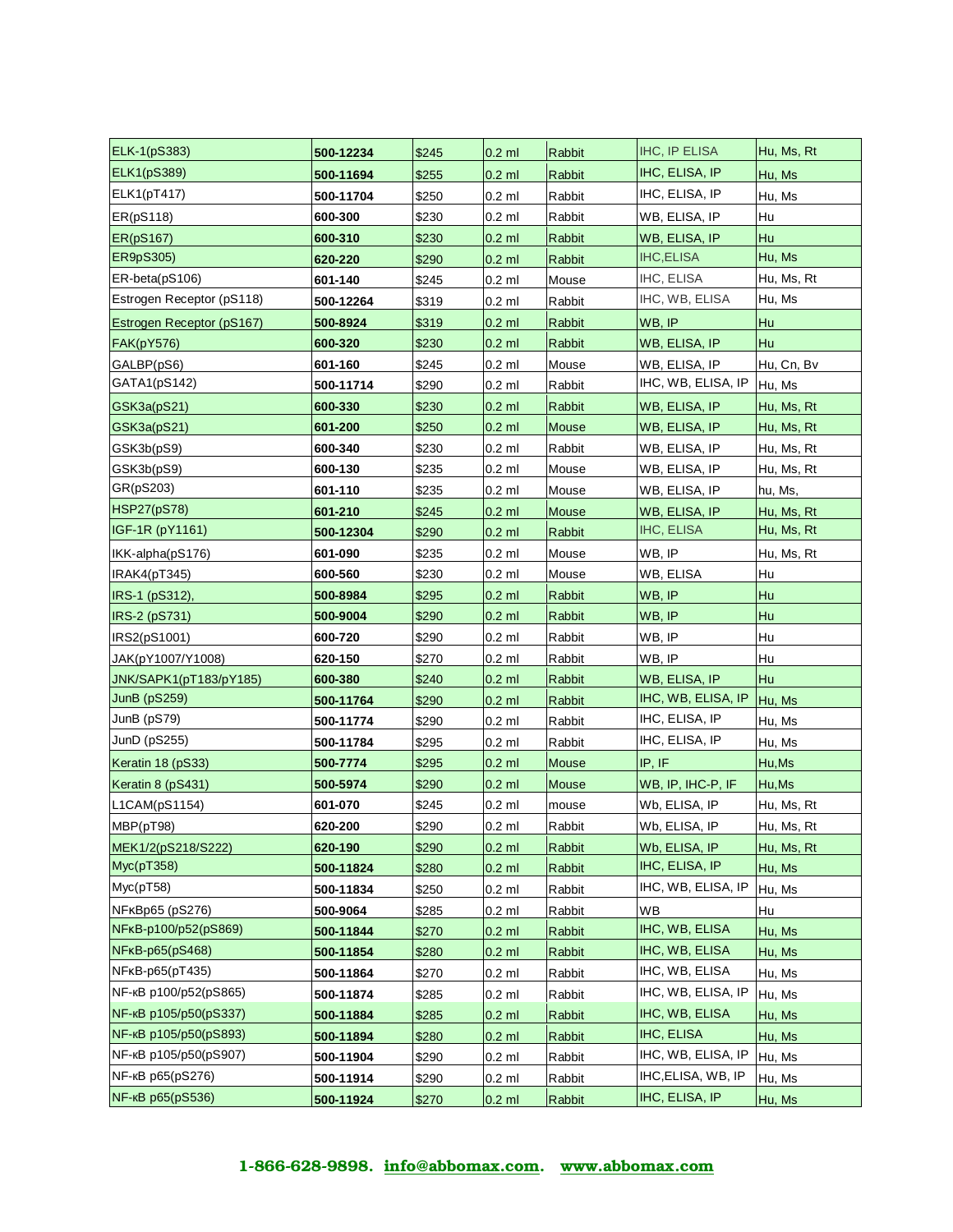| NF-кВ p65(pT254)       | 500-11934 | \$250 | $0.2$ ml | <b>Rabbit</b> | IHC, WB, ELISA, IP  Hu, Ms |            |
|------------------------|-----------|-------|----------|---------------|----------------------------|------------|
| Neurofibromin(pS2741)  | 620-240   | \$290 | $0.2$ ml | Rabbit        | <b>WB</b>                  | Hu         |
| P53(pS15)              | 600-550   | \$220 | $0.2$ ml | Rabbit        | WB, ELISA                  | Hu, Ms, Rt |
| P53(pS15)              | 601-220   | \$245 | $0.2$ ml | Mouse         | WB, ELISA                  | Hu, Ms, Rt |
| <b>PKC (pS345)</b>     | 500-9244  | \$250 | $0.2$ ml | Rabbit        | WB, IP                     | Hu, Ms, Rt |
| pTEN(pS380)            | 601-170   | \$215 | $0.2$ ml | Mouse         | WB, ELISA                  | Hu, Ms, Rt |
| PR (phospho)           | 500-5344  | \$265 | $0.2$ ml | Mouse         | IHC-P, IP                  | Hu         |
| Raf-1 (pS259)          | 500-12014 | \$240 | $0.2$ ml | Rabbit        | IHC, ELISA                 | Hu, Ms     |
| <b>Rel</b> (pS503)     | 500-12024 | \$245 | $0.2$ ml | Rabbit        | IHC, ELISA                 | Hu, Ms     |
| Retinoblastoma (pS608) | 500-8244  | \$295 | $0.2$ ml | Mouse         | <b>WB</b>                  | Hu,Ms      |
| Rho-Kinase (pT396)     | 500-9284  | \$250 | $0.2$ ml | Rabbit        | <b>WB</b>                  | Hu, Ms, Rt |
| S6K(pS434)             | 601-030   | \$215 | $0.2$ ml | Rabbit        | <b>WB</b>                  | Hu, Ms, Rt |
| S6K(pS434)             | 601-040   | \$195 | $0.2$ ml | <b>Mouse</b>  | <b>WB</b>                  | Hu, Ms, Rt |
| SHC/P66 (pS36)         | 601-150   | \$215 | $0.2$ ml | Mouse         | <b>WB</b>                  | Hu         |
| STAT1 (pY701)          | 620-160   | \$250 | $0.2$ ml | Rabbit        | WB, IP                     | Hu, Ms, Rt |
| STAT3 (pS727)          | 500-12044 | \$240 | $0.2$ ml | Rabbit        | IHC, WB, ELISA, IP         | Hu, Ms     |
| <b>STAT3 (pY705)</b>   | 500-12054 | \$255 | $0.2$ ml | Rabbit        | IHC, ELISA, IP             | Hu, Ms     |
| STAT4(pY693)           | 500-12064 | \$255 | $0.2$ ml | Rabbit        | IHC, ELISA, IP             | Hu, Ms     |
| STAT5 (pY694)          | 500-9334  | \$255 | $0.2$ ml | Rabbit        | WB, IP                     | Hu, Ms, Rt |
| STAT5A (pS780)         | 500-12074 | \$250 | $0.2$ ml | Rabbit        | IHC, WB, ELISA, IP         | Hu, Ms     |
| STAT5A (pY694)         | 500-12084 | \$225 | $0.2$ ml | Rabbit        | IHC, WB, ELISA             | Hu, Ms     |
| STAT6 (pT645)          | 500-12094 | \$245 | $0.2$ ml | Rabbit        | IHC, ELISA, IP             | Hu, Ms     |
| STAT6 (pY641)          | 500-12104 | \$245 | $0.2$ ml | Rabbit        | IHC, ELISA                 | Hu, Ms     |
| Tau (pS384)            | 600-060   | \$219 | $0.2$ ml | <b>Mouse</b>  | WB, IP                     | Hu, Ms     |
| VEGFR2(pY1214)         | 500-12324 | \$255 | $0.2$ ml | <b>Rabbit</b> | <b>IHC, ELISA</b>          | Hu, Ms, Rt |

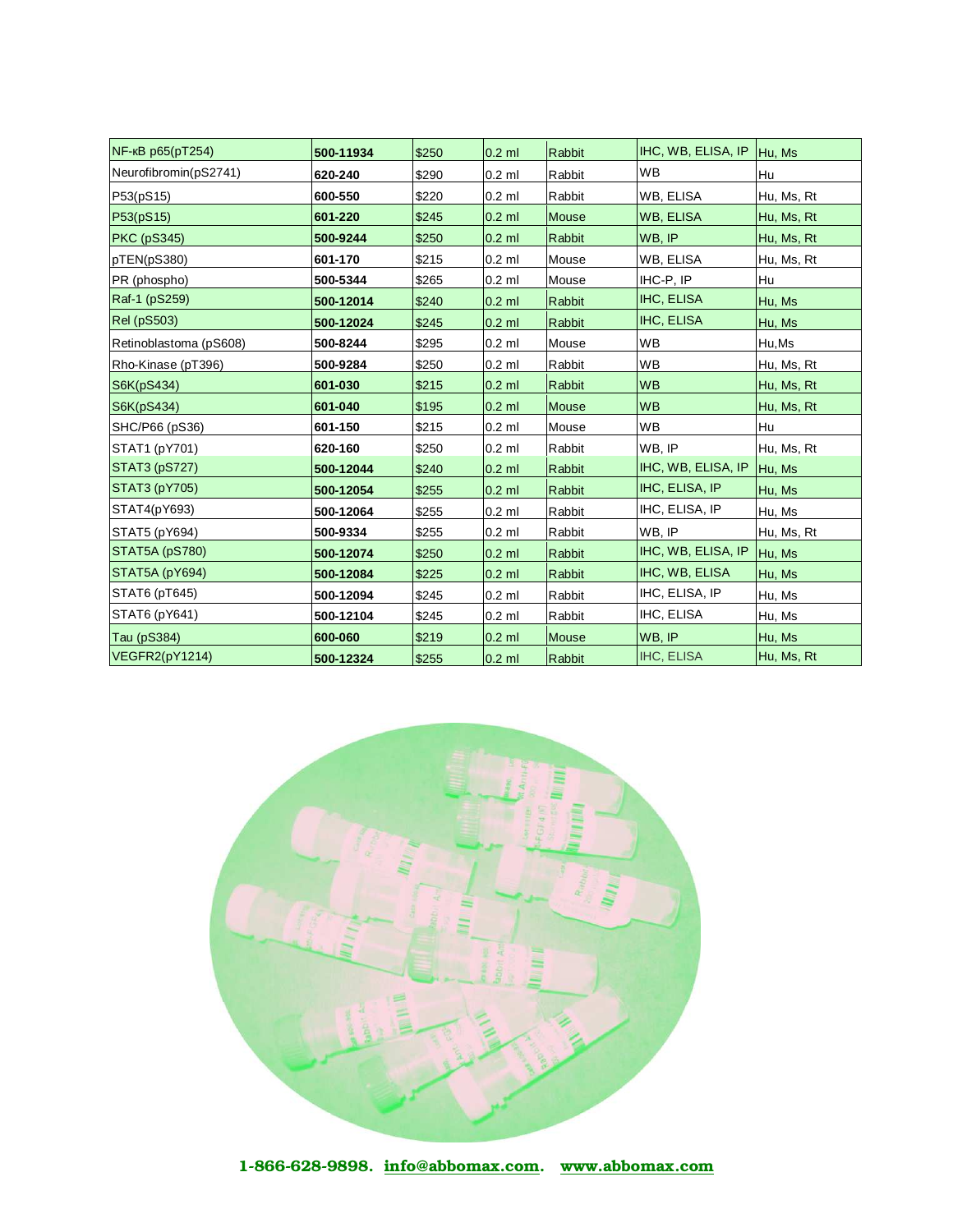# **Primary Antibodies**

|                                 |           |           |             |               |                          | <b>Species</b>    |
|---------------------------------|-----------|-----------|-------------|---------------|--------------------------|-------------------|
| <b>Description</b>              | Cat#      | 2006Price | <b>Size</b> | Host          | <b>Applications</b>      | Reactivity        |
| (Pro) Surfactant Protein B      | 500-4754  | \$199     | $0.2$ ml    | <b>Mouse</b>  | IHC-P, IF                | Hu, Rt            |
| $14.3.3$ gamma                  | 500-6964  | \$199     | $0.2$ ml    | <b>Mouse</b>  | WB, IP                   | Hu                |
| 14.3.3 sigma                    | 500-4764  | \$199     | $0.2$ ml    | Mouse         | WB, IP, IHC-P, IF        | Hu, Rt            |
| 14.3.3, Pan                     | 500-6974  | \$199     | $0.2$ ml    | Mouse         | WB, IP                   | Hu                |
| 14-3-3 beta                     | 500-2924  | \$189     | $0.2$ ml    | <b>Rabbit</b> | IHC(P), WB, IP           | Hu, Ms, Rt        |
| 14-3-3 zeta                     | 500-12604 | \$189     | $0.2$ ml    | <b>Rabbit</b> | IHC-P, WB                | Hu, Ms, Rt        |
| 15-Lox-1                        | 600-580   | \$219     | $0.2$ ml    | Rabbit        | WB, ELISA                | Hu                |
| 15-Lox-2                        | 600-590   | \$219     | $0.2$ ml    | Rabbit        | WB, ELISA                | Hu                |
| $5-HT$                          | 500-2154  | \$179     | $0.2$ ml    | <b>Mouse</b>  | HC(P)                    | Hu                |
| a-B-Crystallin                  | 500-3764  | \$199     | $0.2$ ml    | <b>Rabbit</b> | $IHC(P)$ , WB            | Hu                |
| Actin, Muscle Specific          | 500-4774  | \$219     | $0.2$ ml    | Mouse         | IHC-P, IF                | Hu, Ms, Rt        |
| Actin, Pan                      | 500-4784  | \$349     | $0.2$ ml    | <b>Mouse</b>  | WB, IP, IHC-P            | Hu, Ms, Rt        |
| Actin, skeletal muscle          | 500-3884  | \$199     | $0.2$ ml    | <b>Rabbit</b> | HC(P)                    | Hu, Rt, Rb        |
| Actin, Smooth Muscle            | 600-410   | \$199     | $0.2$ ml    | Rabbit        | IHC(P), WB               | Hu, Ms, Rt        |
| Actin, Smooth Muscle            | 500-6604  | \$249     | $0.2$ ml    | Mouse         | IHC-P, IF                | Hu, Ms, Rt, Ck    |
| Actin-beta                      | 500--4554 | \$339     | $0.2$ ml    | <b>Rabbit</b> | IHC(P)                   | Hu                |
| <b>Activin Receptor Type II</b> | 500-7004  | \$379     | $0.2$ ml    | <b>Mouse</b>  | WB, IP                   | Hu                |
| ADAM10/KUZ                      | 500-9424  | \$319     | $0.2$ ml    | Rabbit        | WВ                       | Hu                |
| Adenovirus Fiber                | 500-7014  | \$399     | $0.2$ ml    | Mouse         | WB, IF                   | Adenovirus        |
| Adenovirus Type 2 E1A           | 500-5534  | \$299     | $0.2$ ml    | <b>Mouse</b>  | WB, IHC-P, IF            | Adenovirus        |
| <b>Adenovirus Type 5 E1A</b>    | 500-5544  | \$299     | $0.2$ ml    | <b>Mouse</b>  | WB, IP, IHC-P, IF        | <b>Adenovirus</b> |
| ADP-ribosylation Factor (ARF-6) | 500-7024  | \$399     | $0.2$ ml    | Mouse         | <b>WB</b>                | Hu                |
| Adrenocorticotrophic Hormone    | 500-6614  | \$289     | $0.2$ ml    | Mouse         | IHC-P                    | Hu                |
| <b>AFP</b>                      | 500-2954  | \$129     | $0.2$ ml    | <b>Rabbit</b> | $IHC(P)$ , WB            | Hu                |
| Aggrecan                        | 600-670   | \$215     | $0.2$ ml    | <b>Rabbit</b> | <b>WB, ELISA</b>         | Hu                |
| $AKT1/PKB\alpha$                | 600-200   | \$199     | $0.2$ ml    | Rabbit        | WB, IP                   | Hu, Ms, Rt        |
| AKT2/PKBb                       | 600-230   | \$199     | $0.2$ ml    | Rabbit        | WB, ELISA, IP            | Hu, Ms, Rt        |
| AKT3/PKBg                       | 600-240   | \$199     | $0.2$ ml    | Rabbit        | WB, ELISA, IP            | Hu                |
| ALK/p80                         | 500-1094  | \$299     | $0.2$ ml    | <b>Rabbit</b> | IHC(P)                   | Hu                |
| Alkaline Phosphatase (AP)       | 500-7044  | \$239     | $0.2$ ml    | Mouse         | AP                       | Hu                |
| Alpha Fetoprotein (AFP)         | 500-6624  | \$199     | $0.2$ ml    | Mouse         | IHC-P                    | Hu, Dg, Pg        |
| <b>Amylin Peptide</b>           | 500-3404  | \$249     | $0.2$ ml    | Rabbit        | H C(P)                   | Hu                |
| Amyloid beta                    | 500-3534  | \$299     | $0.2$ ml    | <b>Rabbit</b> | $IHC(P)$ , WB, IP        | Hu                |
| Androgen Receptor               | 500-2724  | \$349     | $0.2$ ml    | Rabbit        | IHC(P), WB, IP, IF       | Hu, Ms, Rt        |
| Androgen Receptor               | 500-6634  | \$399     | $0.2$ ml    | Mouse         | WB, IP, IHC-P, IF,<br>GS | Hu,Dg             |
| <b>Annexin IV</b>               | 500-13514 | \$349     | $0.2$ ml    | Rabbit        | <b>WB</b>                | Hu, Ms, Rt        |
| <b>Annexin VI</b>               | 500-12384 | \$349     | $0.2$ ml    | <b>Rabbit</b> | IHC-P, WB                | Hu, Ms, Rt        |
| AR                              | 600-480   | \$199     | $0.2$ ml    | Rabbit        | WB, ELISA                | Hu, Ms, Rt        |
| ARG1                            | 600-490   | \$220     | $0.2$ ml    | Rabbit        | WB, ELISA                | Hu                |
| ASK <sub>1</sub>                | 600-260   | \$195     | $0.2$ ml    | Rabbit        | WB, ELISA, IP            | Hu                |
| Ask1 / MAPKKK5                  |           |           |             |               |                          |                   |
|                                 | 500-7084  | \$379     | $0.2$ ml    | Rabbit        | <b>WB</b>                | Hu                |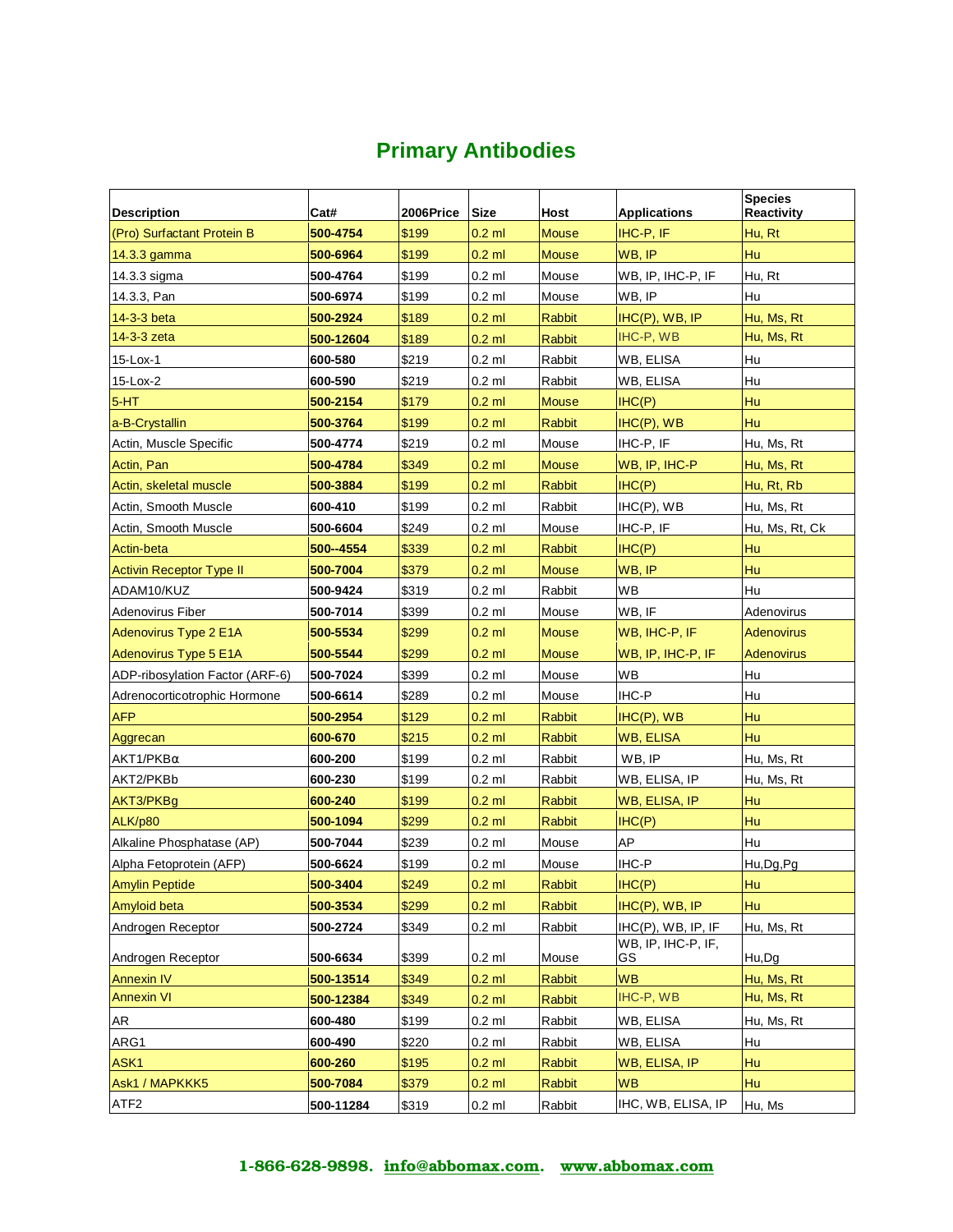| BAFF/BLys/Thank/Tall-1      | 500-9494  | \$319 | $0.2$ ml | Rabbit        | <b>WB</b>                 | Hu, Ms, Rt           |
|-----------------------------|-----------|-------|----------|---------------|---------------------------|----------------------|
| BAG-1                       | 500-5564  | \$399 | $0.2$ ml | Mouse         | WB, IP, IHC-P             | Hu                   |
| <b>Bak</b>                  | 500-3324  | \$299 | $0.2$ ml | <b>Rabbit</b> | IHC(P)                    | Hu, Ms, Hm           |
| <b>Bax</b>                  | 500-6644  | \$369 | $0.2$ ml | <b>Mouse</b>  | WB, IHC-P, IF             | Hu                   |
| <b>BCL-10</b>               | 500-7114  | \$379 | $0.2$ ml | Rabbit        | <b>WB</b>                 | Hu, Ms, Rt           |
| BCL-2                       | 500-10544 | \$349 | $0.2$ ml | Rabbit        | WB                        | Hu                   |
| Bcl-2a                      | 500-1124  | \$269 | $0.2$ ml | <b>Mouse</b>  | IHC(P), WB, IP, IF,<br>FC | Hu                   |
| Bcl-6                       | 500-6914  | \$349 | $0.2$ ml | Mouse         | $IHC-P$                   | Hu, Rt               |
| $Bcl-X$                     | 500-3374  | \$299 | $0.2$ ml | Rabbit        | IHC(P)                    | Hu, Ms               |
| bcl-X                       | 500-6654  | \$369 | $0.2$ ml | Mouse         | IHC-P, IP, IF, FC         | Hu, Ms, Rt           |
| BCAR3 (Non-phospho)         | 600-090   | \$280 | $0.2$ ml | Rabbit        | WB, IHC                   | Hu, Ms, Rt           |
| BCAR3                       | 600-100   | \$265 | $0.2$ ml | Rabbit        | WB, IHC                   | Hu, Ms, Rt           |
| Beta-Amyloid                | 600-730   | \$225 | $0.2$ ml | Rabbit        | <b>WB, ELISA</b>          | Hu                   |
| Beta-Amyloid (1-40)         | 600-740   | \$255 | $0.2$ ml | Rabbit        | WB, ELISA                 | Hu                   |
| Beta-Amyloid (1-42)         | 600-750   | \$265 | $0.2$ ml | Rabbit        | WB, ELISA                 | Hu                   |
| <b>Bim</b>                  | 500-4364  | \$299 | $0.2$ ml | Rabbit        | $IHC(P)$ , WB             | Hu, Ms, Rt           |
| <b>Blk</b>                  | 500-10904 | \$349 | $0.2$ ml | Rabbit        | <b>WB</b>                 | Hu                   |
| <b>Bovine Serum Albumin</b> | 500-7144  | \$399 | $0.2$ ml | <b>Mouse</b>  | WB                        | Сw                   |
| Bromodeoxyuridine (BrdU)    | 500-4844  | \$269 | $0.2$ ml | Mouse         | IHC-P, IF, FC             | All species          |
| <b>BTC</b>                  | 600-140   | \$220 | $0.2$ ml | Rabbit        | WB, ELISA,                | Hu                   |
| <b>CA 125</b>               | 500-3174  | \$219 | $0.2$ ml | <b>Mouse</b>  | IHC(P)                    | Hu                   |
| CA 19-9                     | 500-3164  | \$199 | $0.2$ ml | <b>Mouse</b>  | IHC(P)                    | Hu                   |
| c-Abl                       | 500-6564  | \$369 | $0.2$ ml | Mouse         | WB, IP, IHC-P, IF         | Hu, Ms               |
| Cadherin (pan)              | 500-2364  | \$339 | $0.2$ ml | Rabbit        | IHC(P)                    | Hu                   |
| <b>Cadherin E</b>           | 500-8644  | \$349 | $0.2$ ml | <b>Mouse</b>  | IHC(P)                    | Hu                   |
| Cadherin-E                  | 500-3464  | \$299 | $0.2$ ml | Rabbit        | IHC(P)                    | Hu                   |
| CAK beta                    | 500-10464 | \$349 | $0.2$ ml | Rabbit        | WВ                        | Hu                   |
| Calbindin D28               | 500-10344 | \$349 | $0.2$ ml | Rabbit        | IHC-P, WB                 | Hu, Ms, Rt           |
| Calcitonin                  | 500-1154  | \$349 | $0.2$ ml | <b>Rabbit</b> | IHC(P)                    | Hu, Ms, Rt,<br>Mk,Dg |
| Calmodulin                  | 500-7164  | \$349 | $0.2$ ml | <b>Mouse</b>  | <b>WB</b>                 | Hu, Rt, Cw, Ck       |
| Calponin                    | 500-4874  | \$269 | $0.2$ ml | Mouse         | IHC-P                     | Hu                   |
| Calretinin                  | 500-1174  | \$299 | $0.2$ ml | Rabbit        | IHC(P)                    | Hu, Ms, Rt           |
| Calumenin                   | 600-640   | \$215 | $0.2$ ml | Rabbit        | <b>WB, ELISA</b>          | Hu, Ms, Rt           |
| <b>CaM Kinase IV</b>        | 500-10604 | \$349 | $0.2$ ml | Rabbit        | IHC-P, WB                 | Hu, Rt               |
| cAMP                        | 500-9534  | \$319 | $0.2$ ml | Mouse         | WB                        | Hu, Ms, Rt           |
| Casein (kappa)              | 600-830   | \$220 | $0.2$ ml | Rabbit        | WB, ELISA                 | Ms                   |
| Caspase 1                   | 500-3914  | \$299 | $0.2$ ml | Rabbit        | IHC(P), WB, IP            | Hu, Ms, Rt           |
| Caspase 2                   | 500-7174  | \$299 | $0.2$ ml | Rabbit        | <b>WB</b>                 | Hu, Ms, Rt           |
| Caspase 3                   | 500-6574  | \$245 | $0.2$ ml | Mouse         | WB, IP, IHC-P             | Hu                   |
| Caspase 5                   | 500-7184  | \$245 | $0.2$ ml | Rabbit        | WB                        | Hu, Ms, Rt           |
| Caspase 6                   | 500-7194  | \$235 | $0.2$ ml | Rabbit        | <b>WB</b>                 | Hu                   |
| Caspase 7                   | 500-2274  | \$255 | $0.2$ ml | Rabbit        | $IHC(P)$ , WB             | Hu                   |
| Caspase 8                   | 500-2284  | \$279 | $0.2$ ml | Rabbit        | $IHC(P)$ , WB, IP         | Hu                   |
| Caspase 13                  | 500-9554  | \$199 | $0.2$ ml | Rabbit        | <b>WB</b>                 | Hu, Ms, Rt           |
| Catenin alpha               | 500-3334  | \$299 | $0.2$ ml | <b>Rabbit</b> | $IHC(P)$ , WB             | Hu, Ms, Xe           |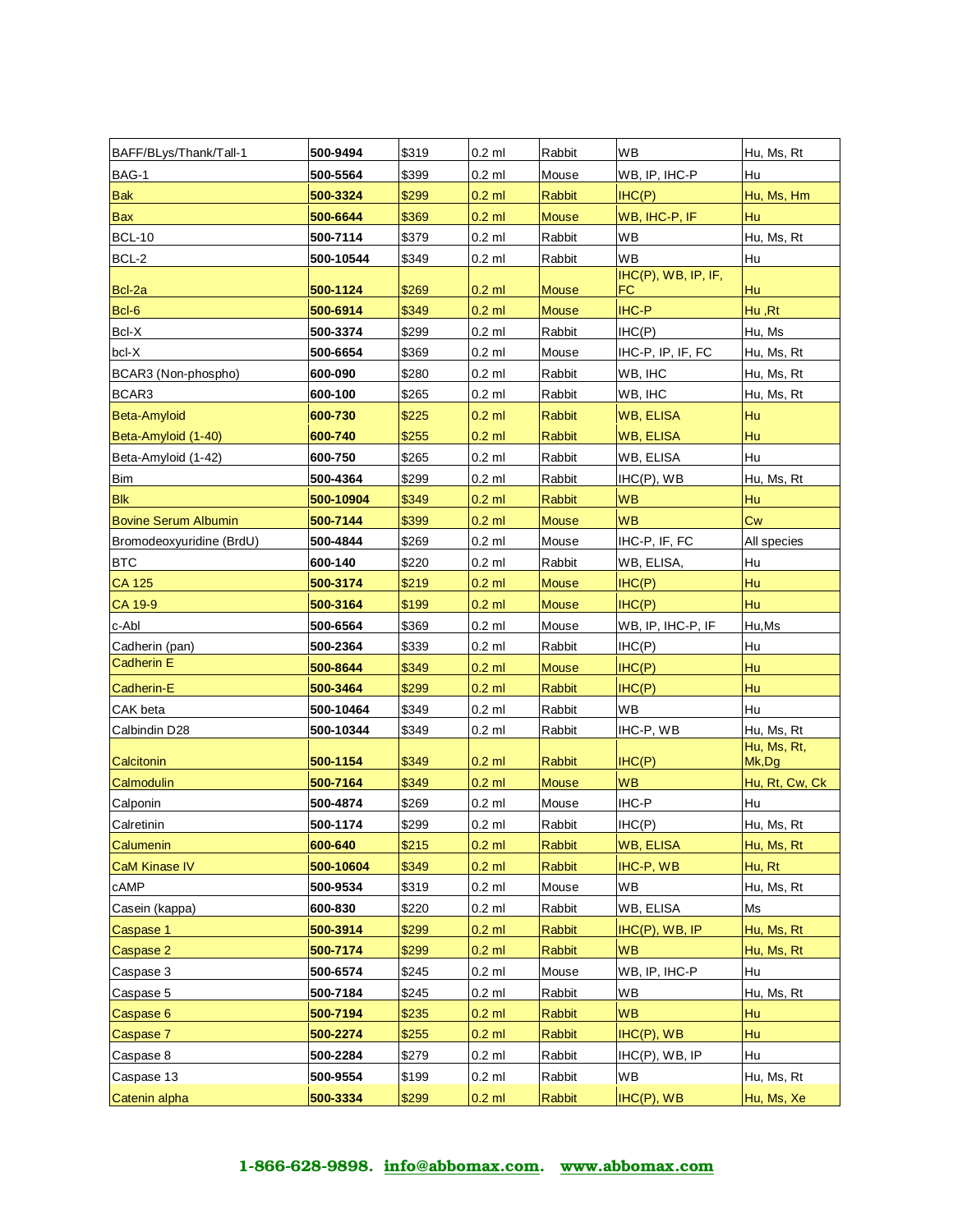| Catenin beta         | 500-2264  | \$339 | $0.2$ ml | <b>Rabbit</b> | IHC(P), WB, IP    | Hu, Ms, Rt |
|----------------------|-----------|-------|----------|---------------|-------------------|------------|
| Catenin gamma        | 500-3684  | \$299 | $0.2$ ml | Rabbit        | $HC(P)$ , WB, IP  | Hu, Ms, Rt |
| Cathepsin D          | 500-2824  | \$339 | $0.2$ ml | Rabbit        | IHC(P)            | Hu         |
| CCR <sub>10</sub>    | 500-13544 | \$349 | $0.2$ ml | <b>Rabbit</b> | <b>WB</b>         | Hu         |
| CCR <sub>5</sub>     | 500-9574  | \$319 | $0.2$ ml | <b>Rabbit</b> | <b>WB</b>         | Hu         |
| CCR8                 | 500-10794 | \$349 | $0.2$ ml | Rabbit        | IHC-P, WB         | Hu         |
| CCR8                 | 500-9584  | \$319 | $0.2$ ml | Rabbit        | WB                | Hu         |
| <b>CD10</b>          | 500-10454 | \$349 | $0.2$ ml | <b>Rabbit</b> | <b>WB</b>         | Hu         |
| <b>CD10</b>          | 500-1194  | \$399 | $0.2$ ml | <b>Mouse</b>  | H C(P)            | Hu, Rt     |
| CD105                | 500-4234  | \$299 | $0.2$ ml | Rabbit        | IHC(P)            | Hu         |
| CD117 (kit)          | 600-970   | \$195 | $0.2$ ml | Rabbit        | WB, ELISA IHC(P)  | Hu, Ms     |
| CD <sub>11</sub> b   | 500-10944 | \$349 | $0.2$ ml | <b>Rabbit</b> | <b>WB</b>         | Hu         |
| <b>CD133</b>         | 600-190   | \$215 | $0.2$ ml | Rabbit        | WB, ELISA, IP     | Hu, Ms, Rt |
| CD138                | 500-4564  | \$299 | $0.2$ ml | Rabbit        | IHC(P)            | Hu         |
| CD <sub>14</sub>     | 500-10554 | \$349 | $0.2$ ml | Rabbit        | WB                | Hu         |
| <b>CD146</b>         | 500-11134 | \$349 | $0.2$ ml | <b>Rabbit</b> | <b>IHC-P</b>      | Hu         |
| CD147/EMMPRIN /      | 500-10534 | \$349 | $0.2$ ml | <b>Rabbit</b> | <b>WB</b>         | Hu         |
| CD15                 | 500-1204  | \$199 | $0.2$ ml | Mouse         | IHC(P)            | Hu         |
| CD154                | 500-13554 | \$349 | $0.2$ ml | Rabbit        | WB                | Hu         |
| <b>CD156b (IN)</b>   | 600-870   | \$220 | $0.2$ ml | <b>Rabbit</b> | <b>WB, ELISA</b>  | Hu, Ms     |
| CD156b (NT)          | 600-880   | \$220 | $0.2$ ml | Rabbit        | <b>WB, ELISA</b>  | Hu, Ms     |
| CD <sub>1a</sub>     | 500-1214  | \$399 | $0.2$ ml | Mouse         | IHC(P)            | Hu         |
| CD1a                 | 500-4714  | \$299 | $0.2$ ml | Rabbit        | WB                | Hu         |
| CD <sub>2</sub>      | 500-3044  | \$299 | $0.2$ ml | <b>Rabbit</b> | IHC(P)            | Hu         |
| <b>CD20</b>          | 500-11214 | \$349 | $0.2$ ml | <b>Mouse</b>  | <b>IHC-P</b>      | Hu         |
| CD <sub>20</sub>     | 500-2564  | \$269 | $0.2$ ml | Rabbit        | $IHC(P)$ , WB, IP | Hu         |
| CD <sub>23</sub>     | 500-3024  | \$299 | $0.2$ ml | Rabbit        | IHC(P)            | Hu         |
| <b>CD25</b>          | 500-13564 | \$349 | $0.2$ ml | <b>Rabbit</b> | <b>WB</b>         | Hu         |
| CD253 (TNFSF10)      | 600-930   | \$225 | $0.2$ ml | Rabbit        | <b>WB, ELISA</b>  | Hu         |
| CD <sub>29</sub>     | 500-13574 | \$349 | $0.2$ ml | Rabbit        | WВ                | Hu         |
| CD <sub>3</sub>      | 500-1254  | \$329 | $0.2$ ml | Rabbit        | $IHC(P)$ , WB     | Hu, Mk, Dg |
| CD <sub>3</sub> zeta | 500-3054  | \$299 | $0.2$ ml | <b>Rabbit</b> | $IHC(P)$ , WB, IP | Hu, Ms, Rt |
| <b>CD30</b>          | 500-1264  | \$289 | $0.2$ ml | <b>Mouse</b>  | IHC(P)            | Hu         |
| CD <sub>30</sub>     | 500-13484 | \$349 | $0.2$ ml | Rabbit        | IHC-P, WB         | Hu         |
| CD31                 | 500-11114 | \$299 | $0.2$ ml | Rabbit        | $IHC-P$           | Hu         |
| <b>CD31</b>          | 500-1274  | \$269 | $0.2$ ml | <b>Mouse</b>  | $IHC(P)$ , IF     | Hu         |
| CD <sub>34</sub>     | 500-1284  | \$329 | $0.2$ ml | <b>Mouse</b>  | IHC(P)            | Hu         |
| CD <sub>34</sub>     | 500-4644  | \$299 | $0.2$ ml | Rabbit        | WB                | Hu         |
| CD <sub>38</sub>     | 500-3254  | \$269 | $0.2$ ml | Rabbit        | IHC(P)            | Hu         |
| CD <sub>4</sub>      | 500-10434 | \$349 | $0.2$ ml | <b>Rabbit</b> | <b>WB</b>         | Hu         |
| CD <sub>4</sub>      | 500-4704  | \$299 | $0.2$ ml | Rabbit        | <b>WB</b>         | Hu         |
| CD40                 | 500-3704  | \$299 | $0.2$ ml | Rabbit        | $IHC(P)$ , WB, IP | Hu, Ms, Rt |
| CD45/LCA             | 500-10564 | \$349 | $0.2$ ml | Rabbit        | <b>WB</b>         | Hu         |
| CD45/LCA             | 500-12434 | \$349 | $0.2$ ml | <b>Mouse</b>  | <b>IHC-P</b>      | Hu         |
| CD45RO               | 500-1324  | \$269 | $0.2$ ml | <b>Mouse</b>  | IHC(P)            | Hu         |
| CD <sub>5</sub>      | 500-2474  | \$369 | $0.2$ ml | Rabbit        | IHC(P)            | Hu         |
|                      |           |       |          |               |                   |            |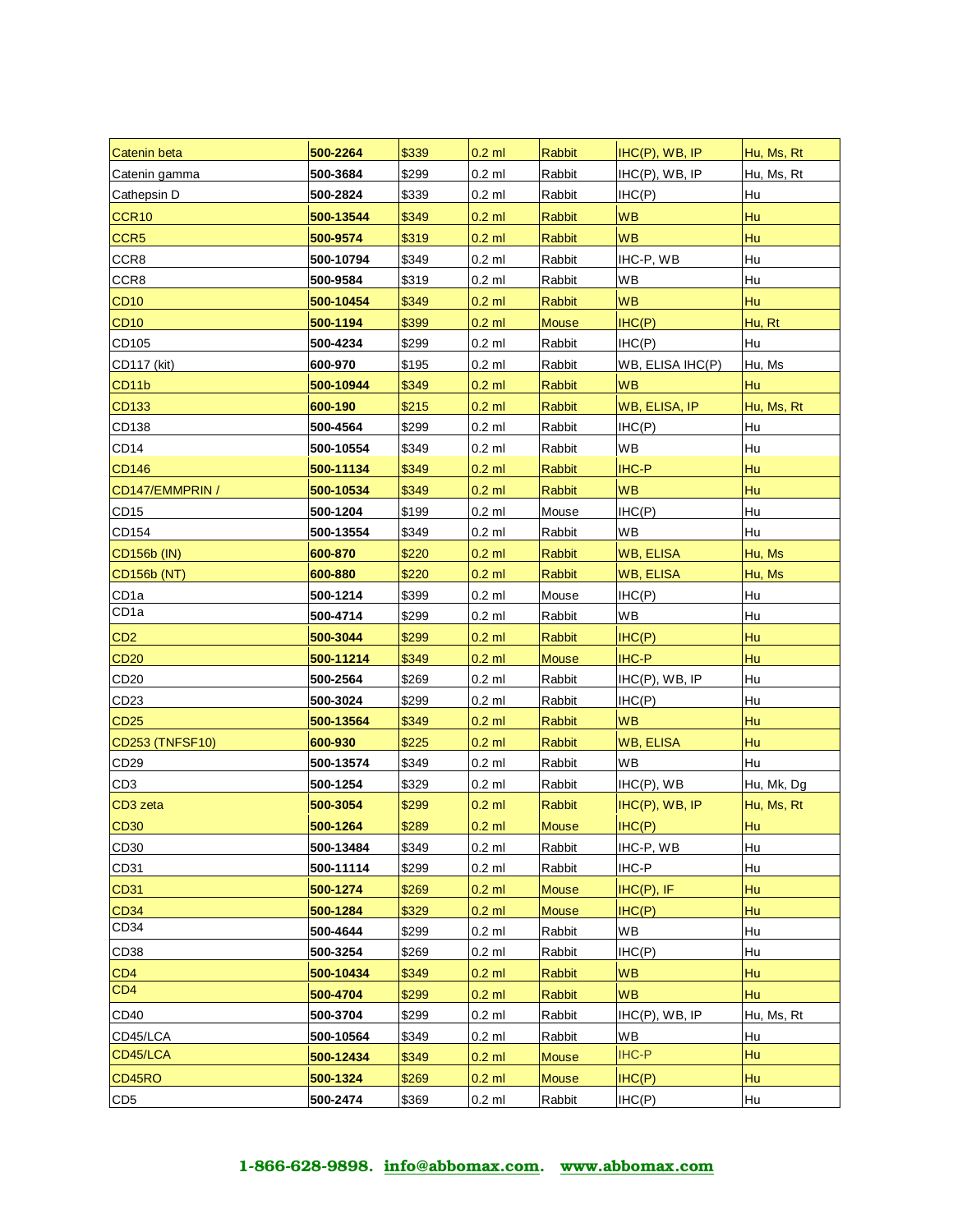| CD54                    | 500-10934 | \$349 | $0.2$ ml | Rabbit        | <b>WB</b>         | Hu         |
|-------------------------|-----------|-------|----------|---------------|-------------------|------------|
| <b>CD56</b>             | 500-1374  | \$229 | $0.2$ ml | <b>Mouse</b>  | IHC(P)            | Hu         |
| <b>CD56</b>             | 500-4474  | \$339 | $0.2$ ml | <b>Rabbit</b> | IHC(P)            | Hu         |
| CD <sub>57</sub>        | 500-1384  | \$239 | $0.2$ ml | Mouse         | IHC(P)            | Hu         |
| CD68                    | 500-1394  | \$269 | $0.2$ ml | Mouse         | IHC(P)            | Hu, Rt, Mk |
| CD7                     | 500-4414  | \$299 | $0.2$ ml | <b>Rabbit</b> | <b>WB</b>         | Hu         |
| <b>CD72</b>             | 500-10924 | \$349 | $0.2$ ml | Rabbit        | <b>WB</b>         | Hu         |
| CD79a                   | 500-2494  | \$229 | $0.2$ ml | Rabbit        | $IHC(P)$ , WB, IF | Hu, Ms, Rt |
| CD <sub>8</sub>         | 500-2484  | \$419 | 0.2 ml   | Rabbit        | IHC(P)            | Hu         |
| CD <sub>9</sub>         | 500-11014 | \$349 | $0.2$ ml | <b>Rabbit</b> | IHC-P, WB         | Hu         |
| <b>CD94</b>             | 500-4624  | \$299 | $0.2$ ml | Mouse         | ELISA, WB         | Hu         |
| CD <sub>95</sub>        | 500-2504  | \$349 | $0.2$ ml | Rabbit        | IHC(P)            | Hu         |
| CD <sub>99</sub>        | 500-3394  | \$279 | $0.2$ ml | Rabbit        | IHC(P)            | Hu         |
| CD156b                  | 601-270   | \$280 | $0.2$ ml | Rabbit        | $IHC(P)$ , WB     | Hu, Ms, Rt |
| CDC <sub>25</sub> A     | 500-5574  | \$250 | $0.2$ ml | <b>Mouse</b>  | WB, IP, IHC-P, IF | Hu,Rt      |
| CDC25B                  | 500-4884  | \$290 | $0.2$ ml | <b>Mouse</b>  | <b>IHC-P</b>      | Hu, Rt     |
| CDC25C                  | 500-7204  | \$250 | 0.2 ml   | Mouse         | WB, IP, IF        | Hu         |
| CDC34                   | 500-7214  | \$285 | $0.2$ ml | Rabbit        | WB                | Hu         |
| CDC37                   | 500-7224  | \$245 | $0.2$ ml | <b>Rabbit</b> | <b>WB</b>         | Hu, Ms     |
| CDC47                   | 500-7234  | \$255 | $0.2$ ml | <b>Mouse</b>  | IHC-P, WB, IP, IF | Hu, Ms, Rt |
| CDC6                    | 500-7244  | \$275 | $0.2$ ml | Mouse         | WB, IP            | Hu         |
| <b>CDC7 Phosphatase</b> | 500-4894  | \$260 | $0.2$ ml | Mouse         | WB, IP, IHC-P     | Hu         |
| Cdk <sub>2</sub>        | 500-5594  | \$245 | $0.2$ ml | <b>Mouse</b>  | WB, IHC-P, IF     | Hu, Ms, Rt |
| Cdk3                    | 500-7264  | \$235 | $0.2$ ml | Rabbit        | <b>WB</b>         | Hu, Ms, Rt |
| Cdk4                    | 500-7274  | \$255 | $0.2$ ml | Mouse         | WB, IP, IF, KA    | Hu, Ms, Rt |
| Cdk5                    | 500-5604  | \$255 | $0.2$ ml | Mouse         | WB, IP, IHC-P, IF | Hu, Ms, Rt |
| Cdk6                    | 500-7284  | \$245 | $0.2$ ml | <b>Mouse</b>  | WB, IP, IF        | Hu, Ms, Rt |
| Cdk7                    | 500-7294  | \$249 | $0.2$ ml | <b>Mouse</b>  | WB, IP, IF, FC    | Hu,Rt      |
| Cdk8                    | 500-7304  | \$249 | $0.2$ ml | Rabbit        | WB, IP, IF, KA    | Hu, Ms, Rt |
| CEA                     | 500-2974  | \$129 | $0.2$ ml | Rabbit        | $IHC(P)$ , WB     | Hu         |
| CEA/CD66e               | 500-6584  | \$219 | $0.2$ ml | <b>Mouse</b>  | <b>IHC-P</b>      | Hu         |
| $c$ -erb $B2$           | 500-12424 | \$255 | $0.2$ ml | <b>Mouse</b>  | IHC-P, WB         | Hu, Ms, Rt |
| c-erbB-2                | 500-2444  | \$259 | $0.2$ ml | Rabbit        | IHC(P), WB, IP    | Hu, Ms, Rt |
| c-erbB-2/HER-2          | 500-4904  | \$255 | $0.2$ ml | Mouse         | WB, IP, IHC-P     | Hu, Ms, Rt |
| c-erbB3                 | 500-3434  | \$255 | $0.2$ ml | <b>Rabbit</b> | $IHC(P)$ , $IP$   | Hu         |
| c-erbB-3/HER-3          | 500-7314  | \$269 | $0.2$ ml | Mouse         | IHC-P, FC         | Hu         |
| c-erbB-4                | 500-2764  | \$259 | $0.2$ ml | Rabbit        | IHC(P), WB, IP    | Hu, Ms     |
| c-erbB-4/HER-4          | 500-6664  | \$299 | $0.2$ ml | Mouse         | IHC-P             | Hu,Ms      |
| $c$ -fos                | 500-4464  | \$280 | $0.2$ ml | <b>Rabbit</b> | IHC(P)            | Hu         |
| Chk1                    | 500-7324  | \$299 | $0.2$ ml | <b>Mouse</b>  | <b>WB</b>         | Hu         |
| Chk <sub>2</sub>        | 500-4914  | \$299 | $0.2$ ml | Mouse         | WB, IHC-P         | Hu         |
| Chromogranin A          | 500-1524  | \$199 | $0.2$ ml | Rabbit        | IHC(P)            | Hu, Rt, Mk |
| Chromogranin A          | 500-6674  | \$219 | $0.2$ ml | <b>Mouse</b>  | WB, IHC-P         | Hu, Rb, Rt |
| $CIS-1$                 | 500-9594  | \$250 | $0.2$ ml | Rabbit        | <b>WB</b>         | Hu         |
| c-jun                   | 500-4684  | \$245 | $0.2$ ml | Rabbit        | WB                | Hu         |
| Claudin 1               | 500-3414  | \$299 | $0.2$ ml | Rabbit        | IHC(P)            | Hu, Ms, Rt |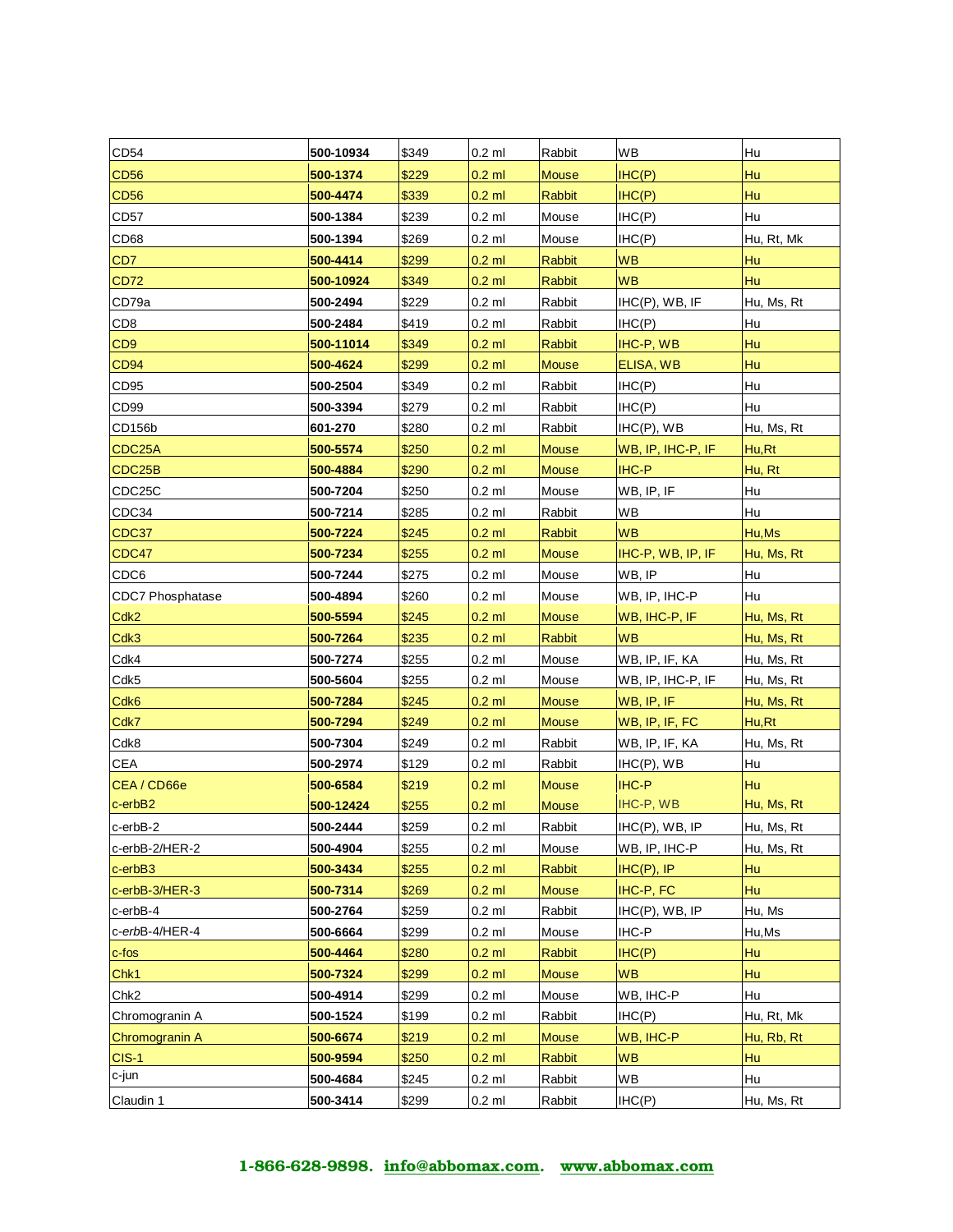| Claudin 10                  | 500-10244 | \$299 | $0.2$ ml | <b>Rabbit</b> | <b>IHC-P</b>                     | Hu, Ms, Rt |
|-----------------------------|-----------|-------|----------|---------------|----------------------------------|------------|
| Claudin 11                  | 500-8771  | \$189 | $0.2$ ml | Rabbit        | IHC(P)                           | Hu         |
| Claudin 11                  | 500-8774  | \$299 | $0.2$ ml | Rabbit        | IHC(P)                           | Hu         |
| Claudin 12                  | 500-10724 | \$289 | $0.2$ ml | Rabbit        | WB                               | Hu         |
| Claudin 14                  | 500-10484 | \$299 | $0.2$ ml | <b>Rabbit</b> | <b>WB</b>                        | Hu         |
| Claudin 2                   | 500-3924  | \$299 | $0.2$ ml | Rabbit        | IHC(P)                           | Hu, Ms     |
| Claudin 3                   | 500-3834  | \$299 | $0.2$ ml | Rabbit        | $IHC(P)$ , WB                    | Hu, Ms, Rt |
| Claudin 4                   | 500-3984  | \$299 | $0.2$ ml | Rabbit        | $IHC(P)$ , WB                    | Hu, Ms     |
| Claudin 5                   | 500-3754  | \$299 | $0.2$ ml | <b>Rabbit</b> | $IHC(P)$ , WB                    | Hu, Ms     |
| Claudin 7                   | 500-10594 | \$289 | $0.2$ ml | Rabbit        | <b>IHC-P</b>                     | Hu, Ms, Rt |
| c-Met                       | 500-10614 | \$290 | $0.2$ ml | Rabbit        | IHC-P, WB                        | Hu         |
| c-myb / v-myb               | 500-4934  | \$299 | $0.2$ ml | Mouse         | WB, IHC-P                        | Hu         |
| c-Myc                       | 600-510   | \$199 | $0.2$ ml | <b>Rabbit</b> | <b>WB, ELISA</b>                 |            |
| Collagen I                  | 500-13604 | \$299 | $0.2$ ml | <b>Rabbit</b> | <b>WB</b>                        | Hu         |
| Collagen II                 | 500-5634  | \$299 | $0.2$ ml | Mouse         | WB, IHC-P, IF, FC                | Hu, Ms, Rt |
| Collagen IV                 | 500-1534  | \$280 | $0.2$ ml | Mouse         | IHC(P)                           | Hu         |
| Connexin 43                 | 500-2744  | \$285 | $0.2$ ml | <b>Rabbit</b> | $IHC(P)$ , $WB$ , $IP$           | Hu, Ms, Rt |
| <b>CREB</b>                 | 500-7354  | \$269 | $0.2$ ml | Rabbit        | <b>WB</b>                        | Hu, Ms, Rt |
| <b>CREB-Binding Protein</b> | 500-5644  | \$299 | $0.2$ ml | Mouse         | IHC-P                            | Hu,Rt      |
| <b>CRP</b>                  | 600-990   | \$199 | $0.2$ ml | Rabbit        | WB, ELISA                        | Hu. Ms     |
| c-Src                       | 500-7364  | \$299 | $0.2$ ml | <b>Rabbit</b> | IP                               | Hu, Ms, Rt |
| Cyclin A                    | 500-7384  | \$299 | $0.2$ ml | Rabbit        | IHC-P, WB, IP                    | Hu, Ms, Rt |
| Cyclin B1                   | 500-4104  | \$299 | $0.2$ ml | Rabbit        | $HC(P)$ , WB, IP                 | Hu, Ms, Rt |
| Cyclin C                    | 500-7394  | \$245 | $0.2$ ml | Rabbit        | WB, IP, IF, KA                   | Hu, Ms, Rt |
| Cyclin D1                   | 500-1544  | \$240 | $0.2$ ml | Rabbit        | IHC(P), WB, IP, IF,<br>ΚA        | Hu, Ms, Rt |
| Cyclin D <sub>2</sub>       | 500-7404  | \$230 | $0.2$ ml | Mouse         | WB, IP, IF, FC                   | Hu, Ms, Rt |
| Cyclin D3                   | 500-5654  | \$239 | $0.2$ ml | Mouse         | WB, IP, IHC-P, IF, FC Hu, Ms, Rt |            |
|                             |           |       |          |               | $IHC(P)$ , $WB$ , $IP$ , $IF$ ,  |            |
| Cyclin E                    | 500-3604  | \$269 | $0.2$ ml | Rabbit        | ΚA                               | Hu, Ms     |
| <b>Cyclin G1</b>            | 500-10684 | \$249 | $0.2$ ml | <b>Rabbit</b> | <b>WB</b>                        | Hu         |
| <b>Cytochrome C</b>         | 500-12414 | \$249 | $0.2$ ml | <b>Rabbit</b> | <b>IHC-P</b>                     | Hu         |
| Cytochrome C                | 500-7414  | \$249 | $0.2$ ml | Mouse         | IHC-P, WB                        | Hu, Ms, Rt |
| E2F-1                       | 500-7504  | \$255 | $0.2$ ml | Mouse         | WB, IF, GSA                      | Hu, Ms, Rt |
| E2F2                        | 500-13614 | \$255 | $0.2$ ml | Rabbit        | <b>WB</b>                        | Hu, Ms, Rt |
| $E2F-2$                     | 500-7514  | \$265 | $0.2$ ml | <b>Mouse</b>  | WB, IF                           | Hu,Rt      |
| E2F-3                       | 500-7524  | \$279 | $0.2$ ml | Mouse         | IF                               | Hu, Rt     |
| E2F-4                       | 500-4994  | \$295 | $0.2$ ml | Mouse         | WB, IHC-P, IF, GSA               | Hu,Rt      |
| $E2F-5$                     | 500-7534  | \$295 | $0.2$ ml | Rabbit        | <b>WB</b>                        | Hu, Ms, Rt |
| <b>EGFR</b>                 | 500-2454  | \$289 | $0.2$ ml | Rabbit        | $IHC(P)$ , WB                    | Hu         |
| <b>EGFR</b>                 | 500-6694  | \$299 | $0.2$ ml | Mouse         | WB, IP, IHC-P                    | Hu         |
| Endostatin                  | 500-5004  | \$269 | $0.2$ ml | Rabbit        | WB, IHC-P                        | Hu         |
| eNOS                        | 500-4114  | \$299 | $0.2$ ml | <b>Rabbit</b> | $IHC(P)$ , WB                    | Hu, Ms, Rt |
| Eotaxin                     | 500-9714  | \$299 | $0.2$ ml | Rabbit        | <b>WB</b>                        | Hu         |
| Ephrin A4                   | 500-11154 | \$299 | $0.2$ ml | Rabbit        | IHC-P                            | Hu         |
| Ephrin B1                   | 500-13624 | \$279 | $0.2$ ml | Rabbit        | WB                               | Hu         |
| Ephrin B <sub>3</sub>       | 500-11224 | \$245 | $0.2$ ml | Rabbit        | <b>IHC-P</b>                     | Hu         |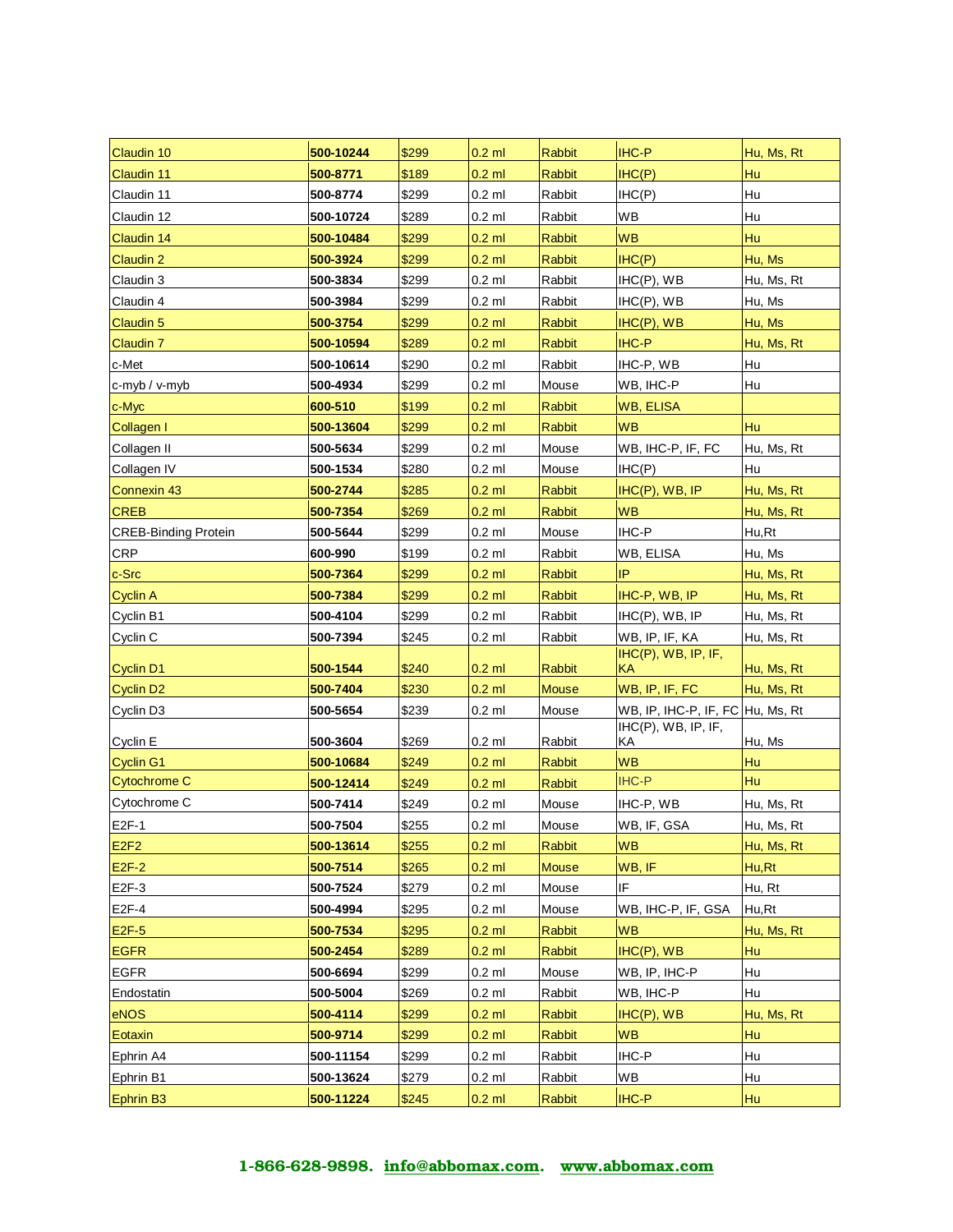| Ephrin B3                    | 500-13634 | \$245 | $0.2$ ml | <b>Rabbit</b>     | <b>WB</b>                        | Hu                  |
|------------------------------|-----------|-------|----------|-------------------|----------------------------------|---------------------|
| <b>ERAB</b>                  | 500-10324 | \$225 | $0.2$ ml | Rabbit            | IHC-P, WB                        | Hu                  |
| ERCC1                        | 500-5674  | \$299 | $0.2$ ml | Mouse             | WB, IP, IHC-P                    | Hu,Rt               |
| ERK <sub>1</sub>             | 500-3564  | \$299 | $0.2$ ml | <b>Rabbit</b>     | $HC(P)$ , WB, IP                 | Hu, Ms, Rt          |
| ERK <sub>2</sub>             | 500-3974  | \$299 | $0.2$ ml | <b>Rabbit</b>     | $IHC(P)$ , WB, IP                | Hu, Ms, Rt          |
| <b>Estrogen Receptor</b>     | 500-1644  | \$299 | $0.2$ ml | Rabbit            | $IHC(P)$ , WB                    | Hu, Ms, Rt          |
| Estrogen Receptor beta       | 500-4744  | \$299 | $0.2$ ml | Rabbit            | <b>WB</b>                        | Hu                  |
| <b>EWS-b</b>                 | 600-820   | \$225 | $0.2$ ml | Rabbit            | <b>WB, ELISA</b>                 | Hu, Ms, Rt          |
| FGF4                         | 600-890   | \$230 | $0.2$ ml | <b>Rabbit</b>     | <b>WB, ELISA</b>                 | Hu, Ms, Rt          |
| FGFR-1                       | 500-10584 | \$285 | $0.2$ ml | Rabbit            | IHC-P                            | Hu                  |
| FGFR-2                       | 500-10574 | \$285 | $0.2$ ml | Rabbit            | IHC-P                            | Hu                  |
| FGFR-3                       | 500-10234 | \$245 | $0.2$ ml | <b>Rabbit</b>     | IHC-P, WB                        | Hu                  |
| Fibrinogen (gamma)           | 600-800   | \$215 | $0.2$ ml | <b>Rabbit</b>     | <b>WB, ELISA</b>                 | Hu, Ms              |
| Fibulin-2                    | 600-630   | \$235 | $0.2$ ml | Rabbit            | WB, ELISA                        | Hu, Ms              |
| GABA a Receptor 1            | 500-2884  | \$299 | $0.2$ ml | Rabbit            | IHC(P), WB, IP                   | Hu, Ms, Rt          |
| Glucagon                     | 500-6944  | \$210 | $0.2$ ml | <b>Rabbit</b>     | <b>IHC-P</b>                     | Hu, Ms, Rt          |
| Glucose-Regulated Protein 94 | 500-5734  | \$299 | $0.2$ ml | Rat               | WB, IP, IHC-P                    | Hu, Ms, Rt          |
| <b>GluR 2/3</b>              | 500-3004  | \$289 | $0.2$ ml | Rabbit            | IHC(P), WB, IP                   | Hu, Ms, Rt          |
| GluR1                        | 500-3064  | \$299 | $0.2$ ml | Rabbit            | $IHC(P)$ , WB                    | Hu, Ms, Rt          |
| GluR4                        | 500-2904  | \$289 | $0.2$ ml | Rabbit            | $IHC(P)$ , WB, IP                | Hu, Ms, Rt          |
| GluR6/7                      | 500-2934  | \$285 | $0.2$ ml | <b>Rabbit</b>     | IHC(P), WB, IP                   | Hu, Ms, Rt          |
| GLUT-1                       | 500-2844  | \$279 | $0.2$ ml | Rabbit            | IHC(P), WB, IF                   | Hu, Rt              |
| GLUT-3                       | 500-3274  | \$289 | $0.2$ ml | Rabbit            | IHC(P), WB, ELISA                | Hu                  |
| Glycogen Synthase Kinase 3b  |           |       |          |                   |                                  |                     |
| (GSK3b)                      | 500-7614  | \$279 | $0.2$ ml | <b>Rabbit</b>     | <b>WB</b>                        | Hu, Ms, Rt          |
| GPCR119                      | 600-710   | \$225 | $0.2$ ml | <b>Rabbit</b>     | <b>WB, ELISA</b>                 | <b>Ms</b>           |
| GSK-3                        | 500-2914  | \$349 | $0.2$ ml | Rabbit            | $IHC(P)$ , WB                    | Hu, Ms, Rt          |
| H5N1(NT) (Influenza A virus) | 601-230   | \$225 | $0.2$ ml | Rabbit            | <b>WB, ELISA</b>                 |                     |
| H1N1(CT) (Influenza A virus) | 601-240   | \$225 | $0.2$ ml | Rabbit            | <b>WB, ELISA</b>                 |                     |
| H2N2 (Influenza A virus)     | 601-250   | \$225 | $0.2$ ml | Rabbit            | WB, ELISA                        |                     |
| <b>HBcAg</b>                 | 500-3194  | \$169 | $0.2$ ml | Mouse             | IHC(P)                           | Hu                  |
| hCG beta                     | 500-3114  | \$169 | $0.2$ ml | <b>Mouse</b>      | IHC(P)                           | Hu                  |
| <b>Heat Shock Factor 1</b>   | 500-7654  | \$255 | $0.2$ ml | Rat               | WB, IP, IF, GSA                  | Hu, Ms, Rt          |
| Heat Shock Factor 2          | 500-7664  | \$265 | $0.2$ ml | $R\underline{at}$ | WB, IP, IF, GSA                  | Hu, Ms, Mo          |
| Hepatitis B virus core Ag    | 500-1704  | \$149 | $0.2$ ml | Rabbit            | IHC(P)                           | Hu                  |
| Hepatitis B virus surface Ag | 500-1714  | \$199 | $0.2$ ml | <b>Mouse</b>      | IHC(P)                           | Hu                  |
| hGH                          | 500-3124  | \$239 | $0.2$ ml | <b>Mouse</b>      | IHC(P)                           | Hu                  |
| <b>HPV 16</b>                | 500-5834  | \$289 | $0.2$ ml | Mouse             | IHC-P, IF                        | Type 16 vir         |
| <b>HPV 16-E7</b>             | 500-7694  | \$299 | $0.2$ ml | Mouse             | IF, FC                           | <b>HPV-16</b>       |
| <b>HRP</b>                   | 500-8634  | \$199 | $0.2$ ml | <b>Rabbit</b>     | <b>ELISA</b>                     | all species         |
| HSP27                        | 500-5764  | \$290 | $0.2$ ml | <b>Mouse</b>      | WB, IHC-P                        | Hu, Ck, Ms          |
| <b>HSP60</b>                 | 500-5774  | \$295 | $0.2$ ml | Mouse             | WB, IP, IHC-P, IF                | Hu, Ms, Rt          |
| HSP70                        | 500-5784  | \$295 | $0.2$ ml | Mouse             | WB, IP, IHC-P, IF. FC Hu, Mo, Co |                     |
| HSP75                        | 500-7674  | \$290 | $0.2$ ml | <b>Mouse</b>      | <b>WB</b>                        | Hu                  |
| HSP84                        | 500-5804  | \$285 | $0.2$ ml | <b>Rabbit</b>     | WB, IP, IHC-P, IF                | Hu, Ms, Rt          |
| HSP86                        | 500-5794  | \$269 | $0.2$ ml | Rabbit            | WB, IP, IHC-P, IF                | Hu, Ms, Rt          |
|                              |           |       |          |                   |                                  |                     |
| <b>HSV</b>                   | 500-9804  | \$279 | $0.2$ ml | Rabbit            | WB, IP                           | <b>HSV</b> infected |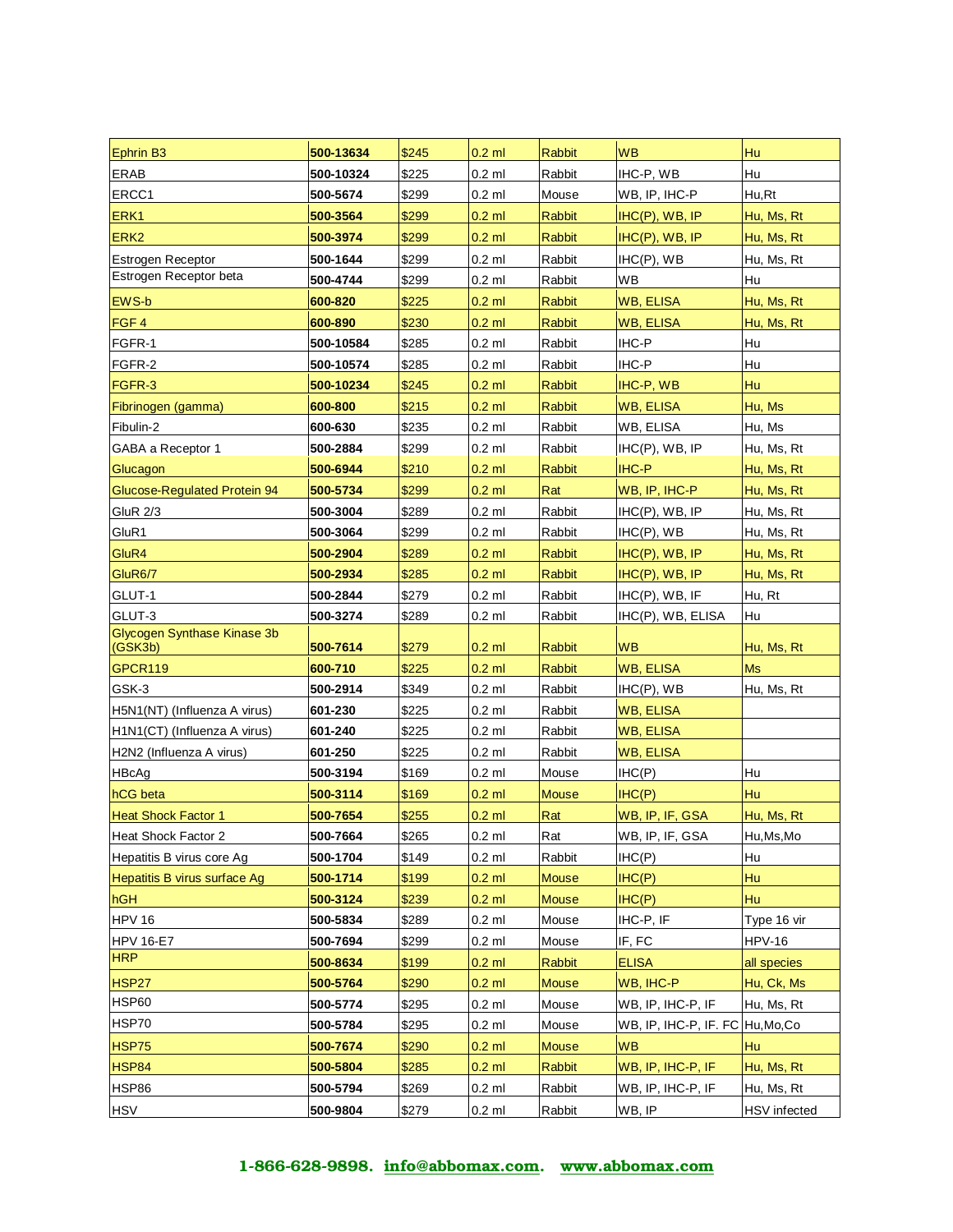| HYOU1                               | 600-620   | \$240 | $0.2$ ml | <b>Rabbit</b> | <b>WB, ELISA</b>     | Hu, Ms, Rt     |
|-------------------------------------|-----------|-------|----------|---------------|----------------------|----------------|
| <b>IFN</b> gamma                    | 500-4584  | \$299 | $0.2$ ml | <b>Mouse</b>  | <b>ELISA</b>         | Hu             |
| lgA                                 | 500-1744  | \$119 | $0.2$ ml | Rabbit        | IHC(P)               | Hu             |
| lgA                                 | 500-5094  | \$199 | $0.2$ ml | Mouse         | IHC-P                | Hu             |
| IGF-1R                              | 500-10444 | \$299 | $0.2$ ml | <b>Rabbit</b> | <b>WB</b>            | Hu             |
| IGF-1R                              | 500-2534  | \$299 | $0.2$ ml | <b>Mouse</b>  | IHC(P)               | Hu             |
| IGF-I                               | 500-3724  | \$299 | $0.2$ ml | Rabbit        | IHC(P)               | Hu, Ms, Rt     |
| IGF-I                               | 500-7704  | \$299 | $0.2$ ml | Mouse         | <b>WB</b>            | Hu, Ms, Rt     |
| <b>IgG</b>                          | 500-1754  | \$119 | $0.2$ ml | <b>Rabbit</b> | IHC(P)               | Hu             |
| <b>IgM</b>                          | 500-1764  | \$119 | $0.2$ ml | Rabbit        | IHC(P)               | Hu             |
| IgM (m-Heavy Chain)                 | 500-5104  | \$219 | $0.2$ ml | Mouse         | IHC-P                | Hu             |
| I-Kappa-B Kinase b (IKKb)           | 500-7714  | \$379 | $0.2$ ml | Rabbit        | WB, IP               | Hu, Ms, Rt     |
| $IL-10$                             | 500-8554  | \$299 | $0.2$ ml | Rat           | <b>ELISA</b>         | Hu             |
| $IL-10R$                            | 500-8574  | \$299 | $0.2$ ml | Rat           | <b>ELISA</b>         | Hu             |
| $IL-13$                             | 500-4604  | \$299 | $0.2$ ml | Mouse         | <b>ELISA</b>         | Hu             |
| IL17                                | 500-4544  | \$339 | $0.2$ ml | Mouse         | <b>ELISA</b>         | Hu             |
| $IL-2$                              | 500-8504  | \$299 | $0.2$ ml | Rat           | <b>ELISA</b>         | Hu             |
| $IL-23$                             | 500-8584  | \$299 | $0.2$ ml | Rat           | <b>ELISA</b>         | Hu             |
| $IL-3$                              | 500-8514  | \$299 | $0.2$ ml | Rat           | <b>ELISA</b>         | Hu             |
| IL-30                               | 500-8564  | \$299 | $0.2$ ml | Rat           | <b>ELISA</b>         | Hu             |
| $IL-4$                              | 500-8524  | \$299 | $0.2$ ml | Rat           | <b>ELISA</b>         | Hu             |
| $IL-5$                              | 500-8534  | \$299 | $0.2$ ml | Rat           | <b>ELISA</b>         | Hu             |
| IL-6                                | 500-8544  | \$299 | $0.2$ ml | Rat           | <b>ELISA</b>         | Hu             |
| <b>iNOS</b>                         | 500-3744  | \$299 | $0.2$ ml | Rabbit        | $IHC(P)$ , WB        | Hu, Ms, Rt     |
| Insulin                             | 500-1774  | \$199 | $0.2$ ml | <b>Mouse</b>  | IHC(P)               | Hu, Rt         |
| <b>Insulin Receptor</b>             | 500-5844  | \$279 | $0.2$ ml | Mouse         | IHC-P, FC, KA        | Hu             |
| <b>IRAK</b>                         | 500-7744  | \$235 | $0.2$ ml | Rabbit        | WB                   | Hu, Ms, Rt     |
| IRAK-2                              | 500-9834  | \$255 | $0.2$ ml | Rabbit        | <b>WB</b>            | Hu             |
| <b>IRAK-M</b>                       | 500-9844  | \$250 | $0.2$ ml | Rabbit        | <b>WB</b>            | Hu, Ms, Rt     |
| IRAK-4                              | 600-560   | \$245 | $0.2$ ml | <b>Mouse</b>  | <b>WB, ELISA</b>     | Hu, Ms, Rt     |
| IRS-1                               | 500-12594 | \$260 | $0.2$ ml | Rabbit        | IHC-P                | Hu             |
| JAK1                                | 600-350   | \$189 | $0.2$ ml | Rabbit        | WB, ELISA, IP        | Hu, Ms, Rt     |
| JAK2                                | 600-360   | \$189 | $0.2$ ml | Rabbit        | <b>WB, ELISA, IP</b> | Hu, Ms, Rt     |
| JAK3                                | 600-370   | \$189 | $0.2$ ml | Rabbit        | WB, ELISA, IP        | Hu, Ms, Rt     |
| JAK-3                               | 500-5114  | \$255 | $0.2$ ml | Mouse         | WB, IP, IHC-P        | Hu, Ms         |
| <b>JNK Activating kinase (JKK1)</b> | 500-7764  | \$279 | $0.2$ ml | <b>Rabbit</b> | <b>WB</b>            | Hu, Ms, Rt     |
| Kallikrein 3/PSA                    | 600-860   | \$215 | $0.2$ ml | Rabbit        | <b>WB, ELISA</b>     | Hu             |
| Kappa Light Chain (B-Cell Marker)   | 500-1784  | \$199 | $0.2$ ml | Rabbit        | IHC(P)               | Hu             |
| Keratin 10                          | 500-5874  | \$229 | $0.2$ ml | Mouse         | IHC-P, IF            | Hu, Rt, Pg     |
| Keratin 10/13                       | 500-5884  | \$199 | $0.2$ ml | <b>Mouse</b>  | IHC-P, IF            | Hu, Rt, Ct     |
| Keratin 14                          | 500-2624  | \$209 | $0.2$ ml | Rabbit        | $IHC(P)$ , WB        | Hu             |
| Keratin 14                          | 500-5894  | \$229 | $0.2$ ml | Mouse         | WB, IHC-P            | Hu             |
| Keratin 15                          | 500-5124  | \$229 | $0.2$ ml | Mouse         | IHC-P, IF            | Hu, Ms, Rt, Cw |
| Keratin 16                          | 500-5904  | \$199 | $0.2$ ml | <b>Mouse</b>  | IHC-P, IF            | Hu             |
| Keratin 18                          | 500-5914  | \$169 | $0.2$ ml | <b>Mouse</b>  | WB, IHC-P, IF        | Hu             |
| Keratin 19                          | 500-2634  | \$179 | $0.2$ ml | Rabbit        | $IHC(P)$ , IF        | Hu             |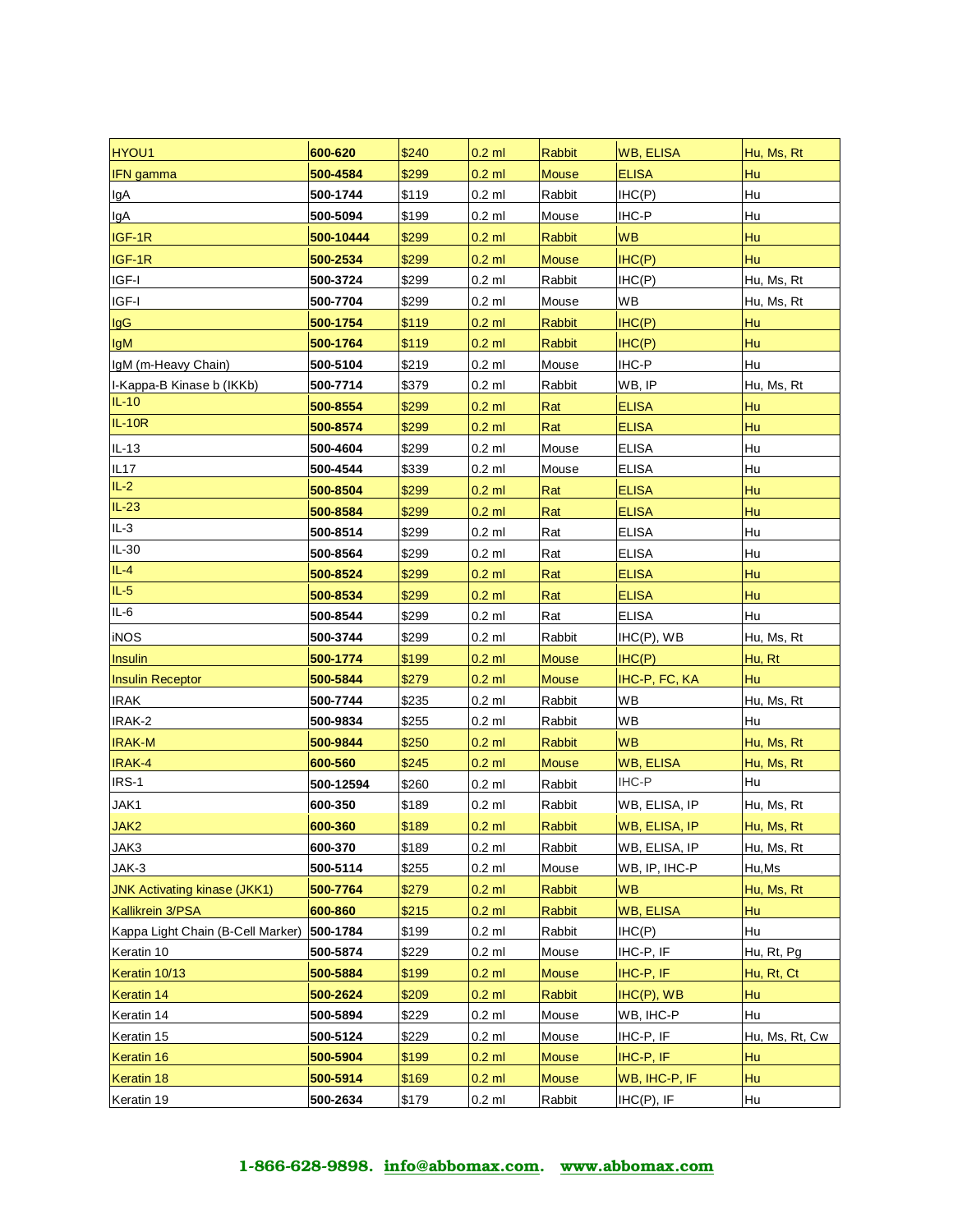| Keratin 19              | 500-5924  | \$199 | $0.2$ ml | Mouse         | WB, IHC-P, IF     | Hu          |
|-------------------------|-----------|-------|----------|---------------|-------------------|-------------|
| Keratin 20              | 500-13674 | \$289 | $0.2$ ml | <b>Rabbit</b> | <b>WB</b>         | Hu          |
| Keratin 20              | 500-1844  | \$280 | $0.2$ ml | <b>Mouse</b>  | $IHC(P)$ , WB     | Hu, Ms      |
| Keratin 5/6/18          | 500-5934  | \$199 | $0.2$ ml | Mouse         | IHC-P             | Hu, Rt, Cw  |
| Keratin 5/8             | 500-5944  | \$199 | $0.2$ ml | <b>Mouse</b>  | IHC-P, IF         | <b>Hu</b>   |
| Keratin <sub>6</sub>    | 500-5954  | \$199 | $0.2$ ml | <b>Mouse</b>  | <b>IHC-P</b>      | Hu, Ms      |
| Keratin <sub>7</sub>    | 500-12354 | \$299 | $0.2$ ml | Rabbit        | IHC-P             | Hu          |
| Keratin 7               | 500-5964  | \$289 | $0.2$ ml | Mouse         | IHC-P             | Hu          |
| Keratin 8               | 500-3264  | \$199 | $0.2$ ml | <b>Rabbit</b> | IHC(P)            | Hu          |
| Keratin <sub>8</sub>    | 500-5144  | \$239 | $0.2$ ml | <b>Mouse</b>  | IHC-P, IP         | Hu          |
| Keratin 8/18            | 500-1864  | \$229 | $0.2$ ml | Mouse         | IHC(P)            | Hu          |
| Keratin, HMW            | 500-3224  | \$169 | $0.2$ ml | Mouse         | $IHC(P)$ , IF     | Hu, Ms, Rt  |
| Keratin, LMW            | 500-3214  | \$169 | $0.2$ ml | <b>Mouse</b>  | $H C(P)$ , IF     | Hu, Ms, Rt  |
| <b>Ki-67</b>            | 500-1874  | \$299 | $0.2$ ml | Rabbit        | $HC(P)$ , WB      | Hu, Rt      |
| KPI-2                   | 500-9864  | \$299 | $0.2$ ml | Rabbit        | WB                | Hu          |
| Lambda Light chain      | 500-1884  | \$199 | $0.2$ ml | Rabbit        | IHC(P)            | Hu          |
| Lamin B                 | 500-13494 | \$289 | $0.2$ ml | Rabbit        | IHC-P, WB         | Hu          |
| Laminin B1/b1           | 500-6024  | \$289 | $0.2$ ml | Rat           | WB, IP, IHC-P, IF | Hu, Ms      |
| Laminin B2/g1           | 500-5154  | \$349 | $0.2$ ml | Mouse         | IHC-P             | Hu, Rt      |
| Laminin B2/g1           | 500-6034  | \$349 | $0.2$ ml | Rat           | WB, IP, IHC-P, IF | Hu, Ms      |
| <b>Laminin Receptor</b> | 500-6044  | \$299 | $0.2$ ml | <b>Mouse</b>  | IHC-P, IF, FC     | <b>Hu</b>   |
| Laminin-s               | 500-7794  | \$299 | $0.2$ ml | <b>Mouse</b>  | WB, IP            | Hu, Rt, Bv  |
| Legumain                | 600-650   | \$245 | $0.2$ ml | Rabbit        | WB, ELISA         | Hu, Ms, Rt  |
| LH                      | 500-3094  | \$169 | $0.2$ ml | Mouse         | IHC(P)            | Hu          |
| L-Plastin               | 600-760   | \$255 | $0.2$ ml | Rabbit        | WB, ELISA         | Hu, Ms, Rt  |
| Luciferase              | 500-7824  | \$269 | $0.2$ ml | <b>Mouse</b>  | <b>WB</b>         | All species |
| Macrophage              | 500-6074  | \$229 | $0.2$ ml | <b>Mouse</b>  | <b>IHC-P</b>      | Hu, Ms, Rt  |
| Maltose Binding Protein | 500-7844  | \$299 | $0.2$ ml | Mouse         | WB, IF            | All species |
| Mek1                    | 500-7854  | \$289 | $0.2$ ml | Rabbit        | WB                | Hu, Ms, Rt  |
| Mek <sub>2</sub>        | 500-7864  | \$289 | $0.2$ ml | Rabbit        | <b>WB</b>         | Hu, Ms, Rt  |
| MEK-5/MAPKK-5           | 500-9874  | \$285 | $0.2$ ml | Rabbit        | WB                | Hu, Ms, Rt  |
| Mek6                    | 500-7874  | \$279 | $0.2$ ml | <b>Rabbit</b> | WB, IP            | Hu, Ms, Rt  |
| Mekk-1                  | 500-7884  | \$289 | $0.2$ ml | Rabbit        | <b>WB</b>         | Hu, Ms, Rt  |
| Meteorin(CT)            | 600-450   | \$220 | $0.2$ ml | Rabbit        | IHC, WB, ELISA    | Hu, Ms, Rt  |
| Meteorin(IN)            | 600-440   | \$220 | $0.2$ ml | Rabbit        | IHC, WB, ELISA    | Hu, Ms, Rt  |
| Meteorin(NT)            | 600-430   | \$220 | $0.2$ ml | <b>Rabbit</b> | IHC, WB, ELISA    | Hu, Ms, Rt  |
| mGluR1                  | 500-2894  | \$289 | $0.2$ ml | Rabbit        | $HC(P)$ , WB, IP  | Hu, Ms, Rt  |
| mGluR5                  | 500-2874  | \$289 | $0.2$ ml | Rabbit        | $IHC(P)$ , WB, IP | Hu, Rt, Rb  |
| MHC I (HLA-A,B,C)       | 500-7914  | \$239 | $0.2$ ml | Mouse         | FC                | Hu          |
| MHC II (HLA-DP and DR)  | 500-6144  | \$239 | $0.2$ ml | <b>Mouse</b>  | IHC-P, FC         | Hu          |
| <b>Midkine</b>          | 600-110   | \$210 | $0.2$ ml | Rabbit        | WB, ELISA, IP     | Hu          |
| Mitochondria            | 500-5204  | \$359 | $0.2$ ml | Mouse         | WB, IHC-P, IF     | Hu          |
| MKK3                    | 500-12974 | \$319 | $0.2$ ml | Rabbit        | IHC-P, WB, ELISA  | Hu, Rt      |
| MKK6                    | 500-13064 | \$299 | $0.2$ ml | <b>Rabbit</b> | IHC-P, WB, ELISA  | Hu, Rt      |
| MMP-1                   | 500-3574  | \$299 | $0.2$ ml | Rabbit        | $HC(P)$ , WB      | Hu          |
| MMP-1 (Collagenase-I)   | 500-7964  | \$399 | $0.2$ ml | Mouse         | WB                | Hu          |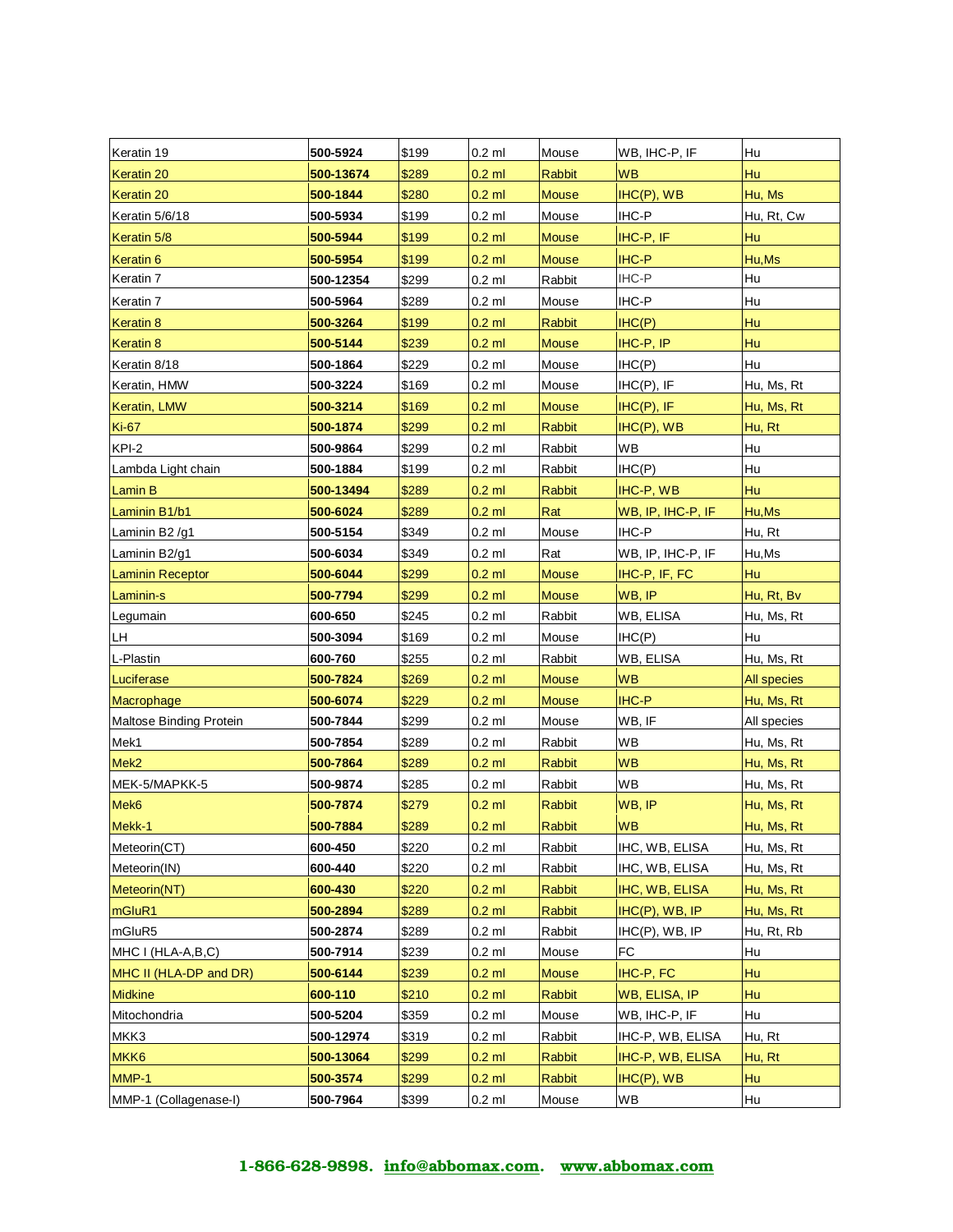| MMP-2                                   | 500-3654  | \$299 | $0.2$ ml | Rabbit        | $IHC(P)$ , WB       | Hu          |
|-----------------------------------------|-----------|-------|----------|---------------|---------------------|-------------|
| MMP-2 (72kDa Collagenase IV)            | 500-6744  | \$299 | $0.2$ ml | <b>Mouse</b>  | WB, IHC-P           | Hu, Ms, Rt  |
| MMP-3                                   | 500-12674 | \$289 | $0.2$ ml | <b>Rabbit</b> | <b>IHC-P</b>        | Hu          |
| MMP-3 (Stromelysin-1)                   | 500-6194  | \$299 | $0.2$ ml | Mouse         | WB, IHC-P, IF       | Hu          |
| MMP-7 (Matrilysin)                      | 500-6204  | \$290 | $0.2$ ml | Mouse         | IHC-P, IF, AP       | Hu          |
| MMP-8                                   | 500-9884  | \$289 | $0.2$ ml | Rabbit        | <b>WB</b>           | Hu          |
| MMP-9                                   | 500-3664  | \$289 | $0.2$ ml | <b>Rabbit</b> | $IHC(P)$ , WB       | Hu, Gp      |
| MMP-9 (92kDa Collagenase IV)            | 500-7974  | \$269 | $0.2$ ml | Mouse         | WB, IP              | Hu,Rt       |
| <b>MMP-10</b>                           | 500-3674  | \$260 | $0.2$ ml | Rabbit        | $IHC(P)$ , WB       | Hu          |
| MMP-10 (Stromilysin-2)                  | 500-6734  | \$255 | $0.2$ ml | <b>Mouse</b>  | WB, IP, IHC-P       | Hu          |
| MMP-11 (Stromelysin-3)                  | 500-5214  | \$280 | $0.2$ ml | <b>Mouse</b>  | WB, IP, IHC-P       | Hu          |
| <b>MMP-12</b>                           | 600-700   | \$295 | $0.2$ ml | Rabbit        | WB, ELISA           | Hu          |
| MMP-13 (Collagenase-3)                  | 500-6184  | \$280 | $0.2$ ml | Mouse         | IHC-P, IP           | Hu, Ms, Rt  |
| <b>MMP-14</b>                           | 500-3864  | \$299 | $0.2$ ml | Rabbit        | $IHC(P)$ , WB       | Hu          |
| <b>MMP-15</b>                           | 500-4124  | \$299 | $0.2$ ml | <b>Rabbit</b> | $IHC(P)$ , WB       | Hu, Ms      |
| MMP-16 / MT3-MMP                        | 500-5224  | \$280 | $0.2$ ml | Rabbit        | IHC-P               | Hu, Ms, Rt  |
| <b>MMP-17</b>                           | 600-710   | \$295 | $0.2$ ml | Rabbit        | WВ                  | Hu, Ms, Rt  |
| <b>MMP-19</b>                           | 500-4034  | \$299 | $0.2$ ml | <b>Rabbit</b> | $IHC(P)$ , WB       | Hu          |
| <b>MMP-20</b>                           | 600-720   | \$299 | $0.2$ ml | <b>Rabbit</b> | <b>WB</b>           | Hu          |
| <b>MMP-21</b>                           | 600-730   | \$299 | $0.2$ ml | Rabbit        | WВ                  | Hu          |
| <b>MMP-23</b>                           | 500-4044  | \$299 | $0.2$ ml | Rabbit        | $IHC(P)$ , WB       | Hu          |
| MMP-23A                                 | 600-640   | \$299 | $0.2$ ml | Rabbit        | WB                  | Hu          |
| MMP-23B                                 | 600-650   | \$299 | $0.2$ ml | <b>Rabbit</b> | <b>WB</b>           | Hu          |
| MMP-24/MT5-MMP                          | 600-660   | \$299 | $0.2$ ml | Rabbit        | <b>WB</b>           | Hu          |
| <b>MMP-26</b>                           | 600-670   | \$299 | $0.2$ ml | Rabbit        | <b>WB</b>           | Hu          |
| <b>MMP-27</b>                           | 600-680   | \$299 | $0.2$ ml | <b>Rabbit</b> | <b>WB</b>           | Hu          |
| <b>MMP-28</b>                           | 600-690   | \$299 | $0.2$ ml | <b>Rabbit</b> | <b>WB</b>           | Hu          |
| mTOR                                    | 600-400   | \$199 | $0.2$ ml | Rabbit        | WB, ELISA, IP       | Hu, Ms, Rt  |
| MyD88                                   | 500-7984  | \$245 | $0.2$ ml | Rabbit        | <b>WB</b>           | Hu, Ms      |
| Myelin / Oligodendrocyte                | 500-7994  | \$299 | $0.2$ ml | <b>Mouse</b>  | IF                  | Hu, Ms, Rt, |
| <b>Myelin Basic Protein</b>             | 500-1944  | \$240 | $0.2$ ml | <b>Rabbit</b> | IHC(P)              | Hu          |
| <b>Myeloid Specific Marker</b>          | 500-6244  | \$229 | $0.2$ ml | Mouse         | IHC-P, IF, FC       | Hu          |
| MyoD1                                   | 500-8004  | \$299 | $0.2$ ml | Mouse         | IP, IF              | Hu, Ms, Rt  |
|                                         |           |       |          |               | IHC(P), WB, IP, IF, |             |
| <b>Myogenin</b>                         | 500-1964  | \$280 | $0.2$ ml | <b>Mouse</b>  | GS                  | Hu, Ms, Rt  |
| Myoglobin<br>Myosin Smooth Muscle Heavy | 500-2994  | \$149 | $0.2$ ml | <b>Rabbit</b> | $IHC(P)$ , WB       | Hu          |
| Chain                                   | 500-5244  | \$299 | $0.2$ ml | Mouse         | IHC-P               | Hu          |
| N-cadherin                              | 500-10404 | \$280 | $0.2$ ml | Rabbit        | IHC-P               | Hu          |
| <b>Nck</b>                              | 500-8014  | \$280 | $0.2$ ml | <b>Mouse</b>  | WB, IP              | Hu          |
| NCK <sub>2</sub>                        | 500-11044 | \$259 | $0.2$ ml | <b>Rabbit</b> | IHC-P               | Hu          |
| <b>NEFA</b>                             | 600-660   | \$235 | $0.2$ ml | Rabbit        | WB, ELISA           | Ms, Rt      |
| Neurofilament (160kDa)                  | 500-5254  | \$249 | $0.2$ ml | Mouse         | WB, IHC-P           | Hu          |
| Neurofilament (200kDa)                  | 500-5264  | \$249 | $0.2$ ml | <b>Mouse</b>  | WB, IHC-P           | Hu          |
| Neurofilament (68kDa)                   | 500-5274  | \$249 | $0.2$ ml | <b>Mouse</b>  | WB, IHC-P           | Hu          |
| Neurofilaments (200kDa&68kDa)           | 500-1984  | \$279 | $0.2$ ml | Mouse         | IHC(P), WB, IP      | Hu, Ms, Rt  |
| Neuron Specific Enolase                 | 500-6754  | \$299 | $0.2$ ml | Mouse         | WB, IP, IHC-P       | Hu          |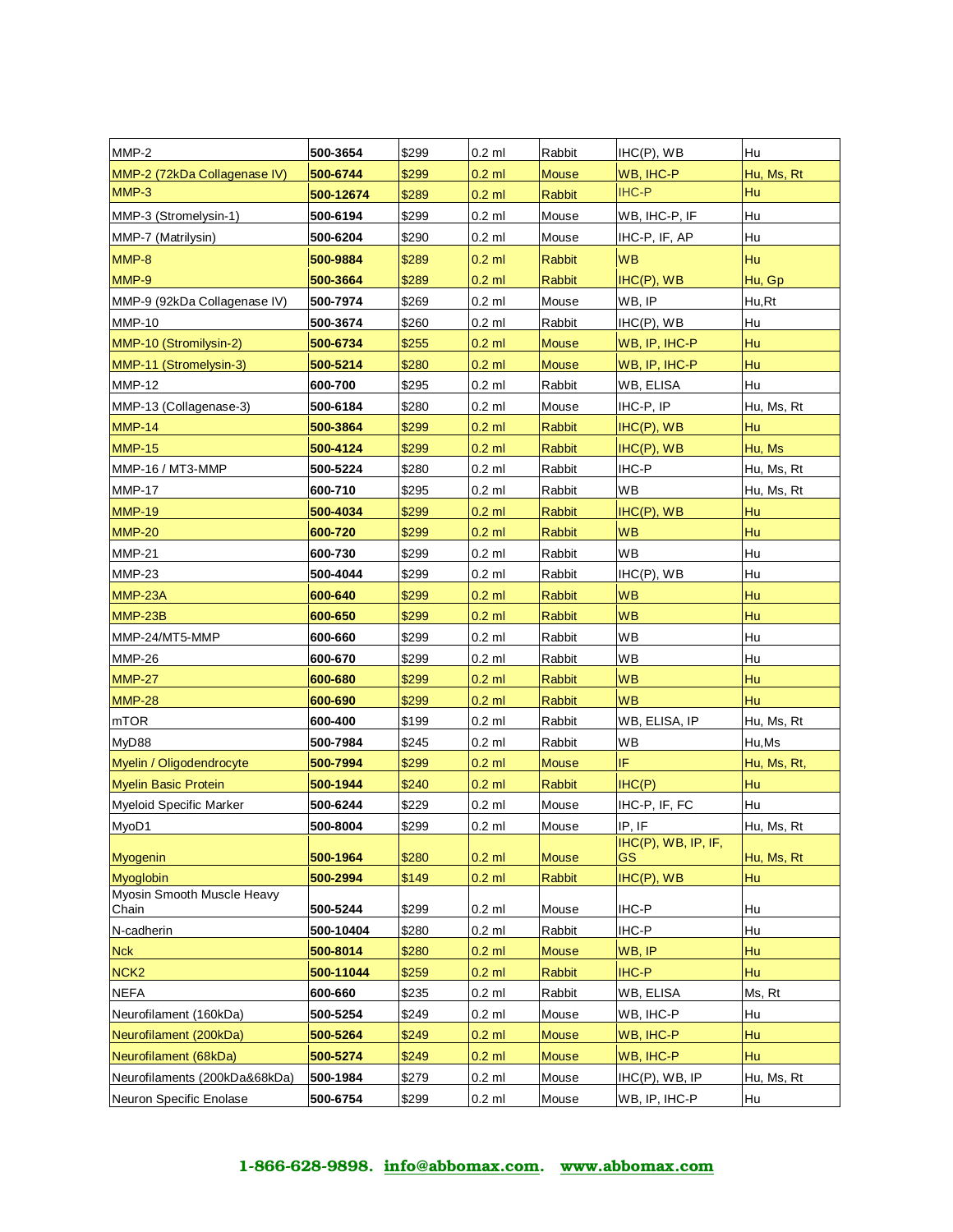| <b>Neurotensin Receptor</b>  | 500-9924             | \$299          | $0.2$ ml             | <b>Rabbit</b>          | <b>WB</b>                              | Hu                   |
|------------------------------|----------------------|----------------|----------------------|------------------------|----------------------------------------|----------------------|
| <b>Neutrophil Elastase</b>   | 500-5284             | \$289          | $0.2$ ml             | <b>Mouse</b>           | <b>IHC-P</b>                           | Hu                   |
| NFkB p50                     | 500-3634             | \$299          | $0.2$ ml             | Rabbit                 | IHC(P)                                 | Hu                   |
| NFkB p65                     | 500-2754             | \$250          | $0.2$ ml             | Rabbit                 | $IHC(P)$ , WB                          | Hu, Rt, Rb           |
| NF-кВ р100/р52               | 500-11454            | \$299          | $0.2$ ml             | <b>Rabbit</b>          | IHC, WB, ELISA, IP                     | Hu, Ms               |
| NF-кВ р105/р50               | 500-11464            | \$299          | $0.2$ ml             | <b>Rabbit</b>          | IHC, WB, ELISA                         | Hu, Ms               |
| NGF-Receptor (p75NGFR)       | 500-6254             | \$299          | $0.2$ ml             | Mouse                  | IHC-P, IF, FC                          | Hu, Rb, Mk           |
| Oct-2                        | 500-4304             | \$195          | $0.2$ ml             | Rabbit                 | $IHC(P)$ , $WB$ , $IP$                 | Hu, Ms, Rt           |
| Oct-3                        | 500-4654             | \$195          | $0.2$ ml             | <b>Rabbit</b>          | <b>WB</b>                              | <b>Hu</b>            |
| Osteopontin                  | 500-3284             | \$299          | $0.2$ ml             | Rabbit                 | $IHC(P)$ , WB                          | Hu, Pg, Dg           |
| Osteopontin(SPP1)            | 600-600              | \$245          | $0.2$ ml             | Rabbit                 | WB, ELISA                              | Rt, Ms               |
| p130                         | 500-6284             | \$289          | $0.2$ ml             | Mouse                  | WB, IP, IHC-P, IF                      | Hu,Rt                |
| p130cas                      | 500-13724            | \$299          | $0.2$ ml             | <b>Rabbit</b>          | <b>WB</b>                              | Hu                   |
| p130cas                      | 500-6294             | \$299          | $0.2$ ml             | <b>Mouse</b>           | WB, IP, IHC-P                          | Hu,Rt                |
| p14ARF                       | 500-4354             | \$299          | $0.2$ ml             | Rabbit                 | $IHC(P)$ , WB                          | Hu, Ms, Rt           |
| p15INK4b                     | 500-6304             | \$289          | $0.2$ ml             | Mouse                  | WB, IP, IHC-P, IF                      | Hu,Do                |
| p16INK4a                     | 500-6314             | \$279          | $0.2$ ml             | <b>Mouse</b>           | WB, IP, IHC-P, IF                      | Hu, Ms               |
| p170 / MDR/ p-Glycoprotein   | 500-4274             | \$279          | $0.2$ ml             | <b>Mouse</b>           | H C(P)                                 | Hu                   |
| P170/p-Glycoprotein          | 500-13734            | \$279          | $0.2$ ml             | Rabbit                 | WВ                                     | Hu                   |
| p18                          | 500-13744            | \$280          | $0.2$ ml             | Rabbit                 | WB                                     | Hu, Ms, Rt           |
| p19                          | 500-8054             | \$245          | $0.2$ ml             | Rabbit                 | WB, IP                                 | Hu, Ms               |
| p21                          | 500-6334             | \$245          | $0.2$ ml             | <b>Mouse</b>           | IHC-P, IP, IF                          | Hu                   |
| p27                          | 500-2604             | \$255          | $0.2$ ml             | Rabbit                 | $HC(P)$ , WB, IP                       | Hu, Ms, Rt           |
| p300 / CBP                   | 500-6344             | \$299          | $0.2$ ml             | Mouse                  | IHC-P, IP, IF                          | Hu, Ms, Rt           |
| p35                          | 500-8064             | \$249          | $0.2$ ml             | <b>Mouse</b>           | IP                                     | Hu                   |
| P38                          | 500-10004            | \$250          | $0.2$ ml             | <b>Rabbit</b>          | WB, IHC                                | Hu, Ms, Rt           |
| P504S                        | 500-4404             | \$280          | $0.2$ ml             | Rabbit                 | IHC(P)                                 | Hu                   |
| p53                          | 500-2014             | \$199          | $0.2$ ml             | Rabbit                 | $IHC(P)$ , WB                          | Hu, Ms, Rt           |
| p53                          | 500-6774             | \$299          | $0.2$ ml             | <b>Mouse</b>           | WB, IP, IHC-P, FC                      | Hu, Ms, Rt,          |
| p57                          | 500-6354             | \$290          | $0.2$ ml             | <b>Mouse</b>           | IHC-P, IP                              | Hu, Ms               |
| p63                          | 500-4574             | \$299          | $0.2$ ml             | Rabbit                 | $IHC(P)$ , WB                          | Hu                   |
| p70(Ku)                      | 500-5994             | \$299          | $0.2$ ml             | Mouse                  | WB, IP, IHC-P, IF                      | Hu,Mo                |
| p70/p80(Ku)                  | 500-6004             | \$299          | $0.2$ ml             | <b>Mouse</b>           | IHC-P, IP, IF, GSA                     | Hu, Ms, Rt           |
| <b>P70S6K</b>                | 500-9154             | \$289          | $0.2$ ml             | Rabbit                 | WB, IP                                 | Hu, Ms, Rt           |
| p73                          | 500-8074             | \$280          | $0.2$ ml             | Rabbit                 | WB                                     | Hu                   |
| p73a                         | 500-8084             | \$255          | $200\mug$            | <b>Mouse</b>           | IP, IF, GSA                            | Hu, Mo               |
| p73a/b                       | 500-8094             | \$255          | $200\mug$            | <b>Mouse</b>           | IP, IF, GSA                            | Hu, Mo               |
| p80(Ku))                     | 500-7784             | \$279          | $200\mug$            | Mouse                  | WB, IP, IF, FC                         | Hu, Mo               |
| p95VAV                       | 500-8104             | \$299          | $200\mug$            | Mouse                  | WB, IP, IF                             | Hu, Ms               |
| Parathyroid Hormone          | 500-2784             | \$299          | $0.2$ ml             | <b>Rabbit</b>          | IHC(P)                                 | Hu                   |
| Parathyroid Hormone Receptor | 500-5324             |                |                      |                        |                                        |                      |
| Type 1<br><b>PCNA</b>        | 500-2854             | \$299<br>\$269 | $0.2$ ml             | <b>Mouse</b><br>Rabbit | WB, IHC-P                              | Hu<br>Hu             |
|                              |                      |                | $0.2$ ml             |                        | $IHC(P)$ , WB                          |                      |
| <b>PCNA</b><br><b>PDGF</b>   | 500-6784<br>500-3894 | \$290<br>\$299 | $0.2$ ml<br>$0.2$ ml | Mouse<br><b>Rabbit</b> | WB, IP, IHC-P, FC<br>$IHC(P)$ , WB, IF | Hu, Ms, Rt<br>Hu, Rt |
| Pdia 4                       | 600-810              | \$245          |                      | Rabbit                 |                                        |                      |
|                              |                      |                | $0.2$ ml             |                        | WB, ELISA                              | Hu, Ms, Rt           |
| PI-3-Kinase                  | 500-8144             | \$289          | $0.2$ ml             | Mouse                  | IF                                     | Hu, Ms, Rt           |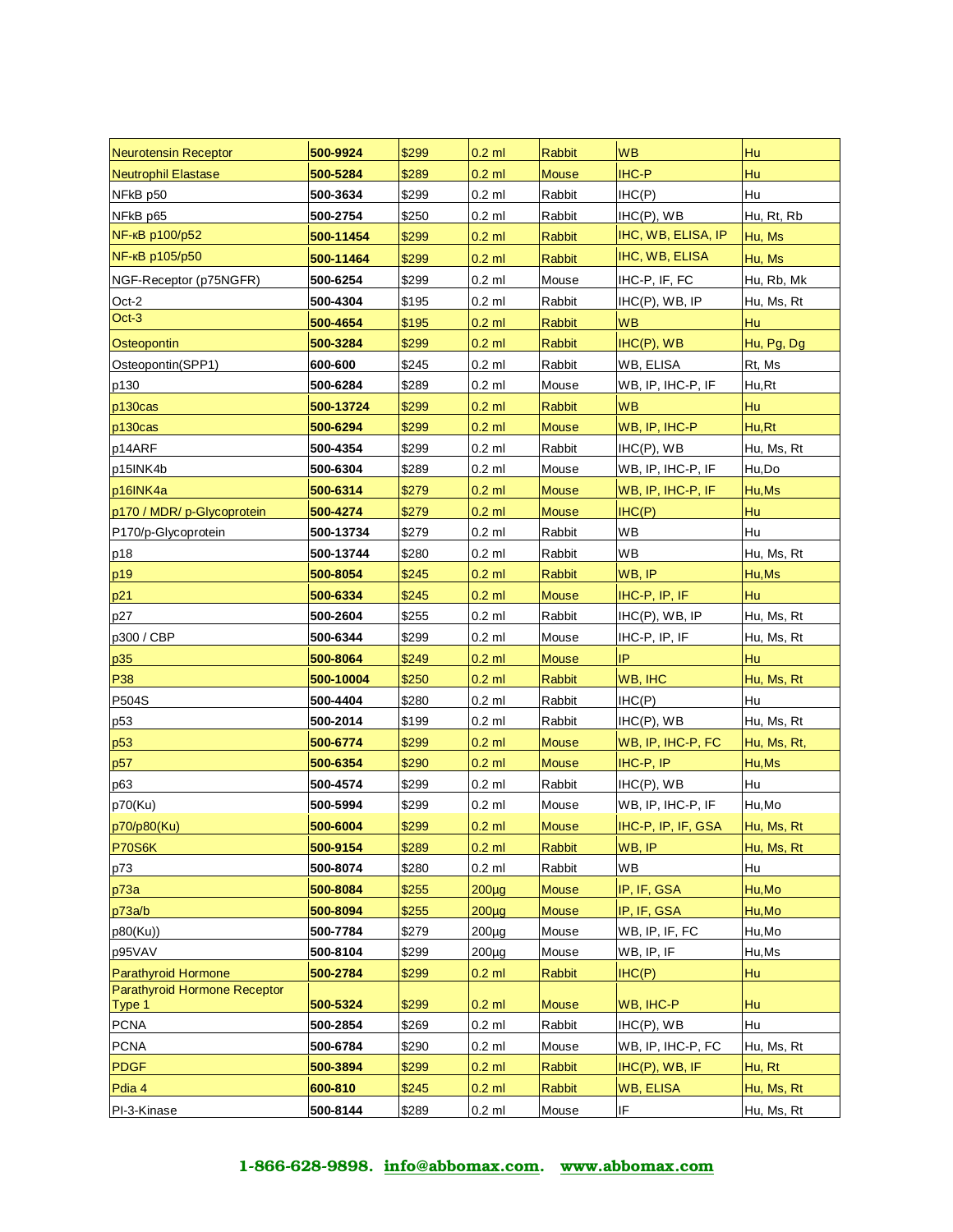| PID/MTA2                              | 500-10034 | \$289 | $0.2$ ml | Rabbit        | <b>WB</b>                | Hu, Ms, Rt |
|---------------------------------------|-----------|-------|----------|---------------|--------------------------|------------|
| <b>PKC</b>                            | 500-9234  | \$280 | $0.2$ ml | <b>Rabbit</b> | WB, IP                   | Hu, Ms, Rt |
| <b>PKC</b> epsilon                    | 500-3584  | \$299 | $0.2$ ml | <b>Rabbit</b> | $IHC(P)$ , $WB$ , $IP$   | Hu, Ms, Rt |
| <b>PKN</b>                            | 500-13764 | \$265 | $0.2$ ml | Rabbit        | <b>WB</b>                | Hu, Ms, Rt |
| <b>PLAP</b>                           | 500-2044  | \$199 | $0.2$ ml | Rabbit        | IHC(P)                   | Hu         |
| <b>Plasma Cell Marker</b>             | 500-6374  | \$269 | $0.2$ ml | <b>Mouse</b>  | <b>IHC-P</b>             | Hu         |
| Plasminogen                           | 500-8154  | \$270 | $0.2$ ml | <b>Mouse</b>  | <b>WB</b>                | Hu         |
| PLC gamma 1                           | 500-8164  | \$299 | $0.2$ ml | Rabbit        | WB, IP                   | Hu, Rt, Cw |
| PLC gamma2                            | 500-12474 | \$299 | $0.2$ ml | Rabbit        | IHC-P, WB                | Hu, Ms, Rt |
| Plectin                               | 600-770   | \$235 | $0.2$ ml | <b>Rabbit</b> | <b>WB, ELISA</b>         | Hu, Ms, Rt |
| $PPAR\alpha$                          | 600-150   | \$195 | $0.2$ ml | Rabbit        | WB, ELISA, IP            | Hu         |
| $PPAR\beta$                           | 600-160   | \$195 | $0.2$ ml | Rabbit        | WB, ELISA, IP            | Hu         |
| PPARδ                                 | 600-180   | \$195 | $0.2$ ml | Rabbit        | WB, ELISA, IP            | Hu         |
| $PPAR\gamma$                          | 600-170   | \$195 | $0.2$ ml | <b>Rabbit</b> | WB, ELISA, IP            | Hu         |
| PPAR-gamma                            | 500-4664  | \$299 | $0.2$ ml | <b>Rabbit</b> | <b>WB</b>                | Hu         |
| Presenillin                           | 500-3484  | \$299 | $0.2$ ml | Rabbit        | IHC(P)                   | Hu         |
| Progesterone Receptor                 | 500-2074  | \$299 | $0.2$ ml | Rabbit        | $IHC(P)$ , WB            | Hu         |
| <b>Prolactin Receptor</b>             | 500-5364  | \$299 | $0.2$ ml | <b>Mouse</b>  | WB, IHC-P                | Hu         |
| <b>Prostate Apoptosis Response</b>    |           |       |          |               |                          |            |
| Protein-4                             | 500-3424  | \$299 | $0.2$ ml | <b>Rabbit</b> | $HC(P)$ , WB             | Hu, Ms, Rt |
| Prostate Specific Acid<br>Phosphatase | 500-6394  | \$199 | $0.2$ ml | Mouse         | IHC-P, IF                | Hu, Rt, Rb |
| Protein Kinase C                      | 500-8194  | \$260 | $0.2$ ml | Mouse         | <b>WB</b>                | Hu, Ms, Rt |
| pS <sub>2</sub>                       | 500-6404  | \$239 | $0.2$ ml | <b>Mouse</b>  | <b>IHC-P</b>             | Hu         |
| <b>PSA</b>                            | 600-700   | \$195 | $0.2$ ml | <b>Rabbit</b> | <b>WB, ELISA</b>         | Hu         |
| <b>PSA</b>                            | 500-2964  | \$169 | $0.2$ ml | Rabbit        | $IHC(P)$ , WB            | Hu         |
| <b>PSA</b>                            | 500-6804  | \$219 | $0.2$ ml | Mouse         | WB, IHC-P                | Hu         |
| Raf-A                                 | 500-7074  | \$245 | $0.2$ ml | <b>Rabbit</b> | <b>WB</b>                | Hu, Ms, Rt |
| Raf1                                  | 500-8214  | \$45  | $0.2$ ml | <b>Rabbit</b> | WB, IP                   | Hu, Ms, Rt |
| Ras                                   | 500-4384  | \$299 | $0.2$ ml | Rabbit        | IHC(P)                   | Hu, Ms, Rt |
| Ras18                                 | 500-8234  | \$249 | $0.2$ ml | Rabbit        | <b>WB</b>                | Hu         |
| <b>Renal Cell Carcinoma</b>           | 500-6414  | \$299 | $0.2$ ml | <b>Mouse</b>  | WB, IHC-P                | Hu,Rt      |
| Retinoblastoma                        | 500-4314  | \$299 | $0.2$ ml | <b>Rabbit</b> | $IHC(P)$ , WB            | Hu, Ms, Rt |
| Retinoblastoma                        | 500-6814  | \$289 | $0.2$ ml | Mouse         | WB, IP, IHC-P, IF, FC Hu |            |
| Retinoic Acid Receptor beta           | 500-4374  | \$299 | $0.2$ ml | Rabbit        | IHC(P)                   | Hu         |
| <b>Retinol Binding Protein</b>        | 500-8254  | \$299 | $0.2$ ml | <b>Mouse</b>  | <b>WB</b>                | Hu, Ms, Rt |
| <b>Rho</b>                            | 500-10054 | \$299 | $0.2$ ml | <b>Rabbit</b> | <b>WB</b>                | Hu, Ms, Rt |
| S100                                  | 500-2144  | \$199 | $0.2$ ml | Rabbit        | IHC(P)                   | Hu         |
| S100                                  | 500-6824  | \$219 | $0.2$ ml | Mouse         | IHC-P                    | Hu, Ms, Rt |
| SAPOSIN(PSAP)                         | 600-470   | \$220 | $0.2$ ml | <b>Rabbit</b> | WB, ELISA                | Hu         |
| Selectin E (IN)                       | 600-850   | \$225 | $0.2$ ml | <b>Rabbit</b> | WB, ELISA                | Hu, Ms, Rt |
| Selectin E (N term)                   | 600-840   | \$220 | $0.2$ ml | Rabbit        | WB, ELISA                | Hu,, Rt    |
| Sentrin-2                             | 500-10504 | \$249 | $0.2$ ml | Rabbit        | WB                       | Hu         |
| SOCS <sub>1</sub>                     | 600-520   | \$199 | $0.2$ ml | Rabbit        | <b>WB, ELISA</b>         | Hu, Ms, Rt |
| SOCS <sub>2</sub>                     | 600-530   | \$199 | $0.2$ ml | Rabbit        | <b>WB, ELISA</b>         | Hu, Ms, Rt |
| SOCS3                                 | 600-540   | \$199 | $0.2$ ml | Rabbit        | WB, ELISA                | Hu, Ms, Rt |
|                                       |           |       |          |               |                          |            |
| SOCS-4                                | 500-10164 | \$215 | $0.2$ ml | Rabbit        | WB                       | Hu         |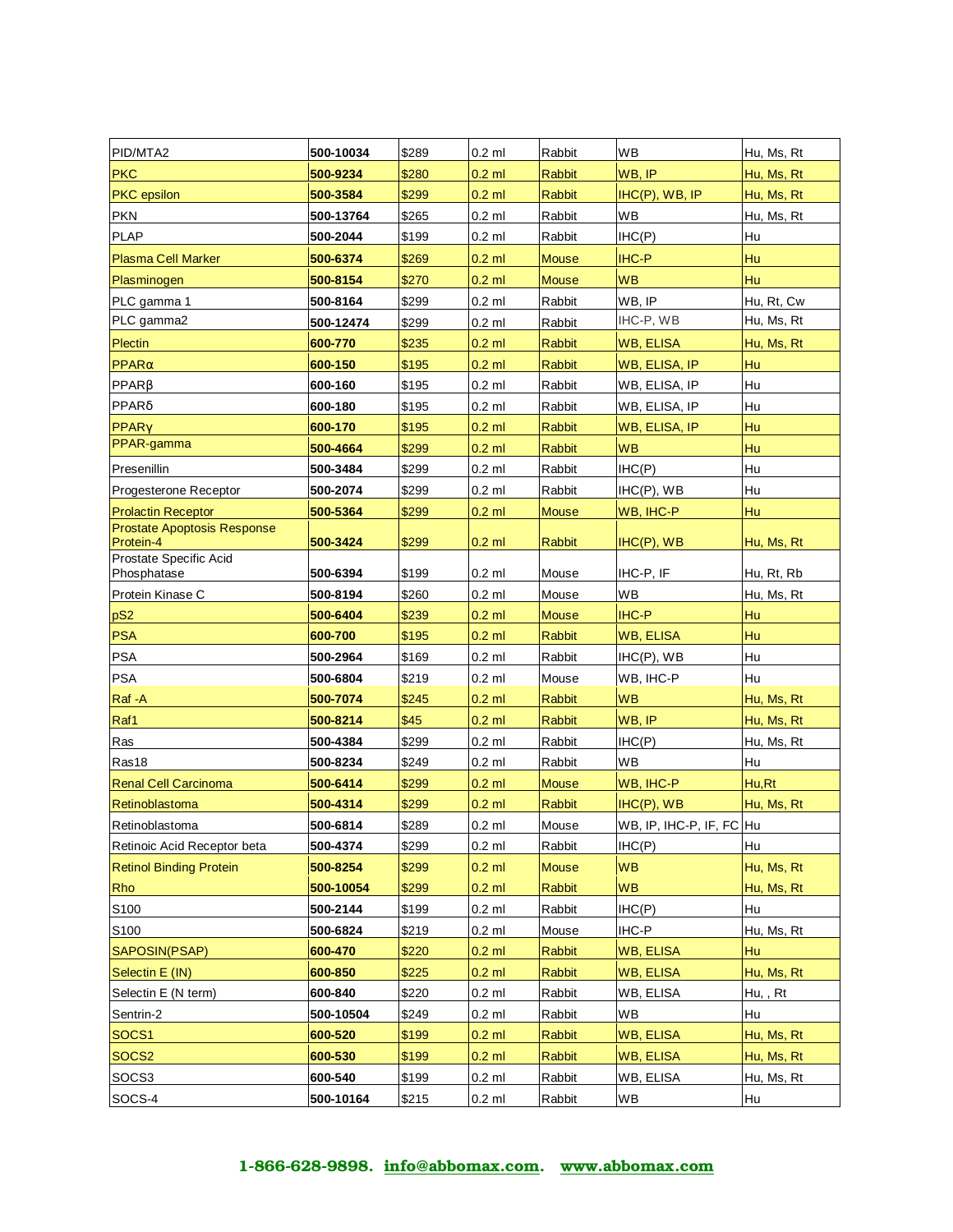| SOCS-5                                    | 500-10174 | \$219 | $0.2$ ml | <b>Rabbit</b> | <b>WB</b>                       | Hu, Ms     |
|-------------------------------------------|-----------|-------|----------|---------------|---------------------------------|------------|
| Somatostatin                              | 500-2164  | \$289 | $0.2$ ml | <b>Rabbit</b> | IHC(P)                          | Hu         |
| Somatostatin Receptor 1                   | 500-4094  | \$299 | $0.2$ ml | Rabbit        | IHC(P)                          | Hu, Ms, Rt |
| SPHK1                                     | 600-120   | \$199 | $0.2$ ml | Rabbit        | WB, ELISA,                      | Hu         |
| SPHK <sub>2</sub>                         | 600-130   | \$199 | $0.2$ ml | Rabbit        | WB, ELISA,                      | Hu         |
| STAT1                                     | 500-9314  | \$235 | $0.2$ ml | Rabbit        | WB, IP                          | Hu, Ms, Rt |
| STAT2                                     | 500-12374 | \$245 | $0.2$ ml | Rabbit        | IHC-P, WB                       | Hu         |
| STAT3                                     | 500-3694  | \$220 | $0.2$ ml | Rabbit        | $IHC(P)$ , WB, IP               | Hu, Ms, Rt |
| STAT4                                     | 500-12194 | \$225 | $0.2$ ml | <b>Rabbit</b> | IHC, WB, ELISA, IP              | Hu, Ms     |
| STAT5                                     | 500-8364  | \$225 | $0.2$ ml | <b>Rabbit</b> | <b>WB</b>                       | Hu         |
| STAT <sub>5a</sub>                        | 500-3594  | \$215 | $0.2$ ml | Rabbit        | IHC(P), WB, GS                  | Hu, Ms, Rt |
| STAT5b                                    | 500-8374  | \$219 | $0.2$ ml | Rabbit        | WB, GSA                         | Hu, Ms, Rt |
| STAT6                                     | 500-4294  | \$215 | $0.2$ ml | Rabbit        | $IHC(P)$ , WB, IP               | Hu, Ms, Rt |
| Synaptophysin                             | 500-2174  | \$199 | $0.2$ ml | <b>Rabbit</b> | $IHC(P)$ , WB                   | Hu         |
| Synuclein                                 | 500-8394  | \$245 | $0.2$ ml | Mouse         | WB                              | Hu         |
| Synuclein alpha                           | 500-2684  | \$299 | $0.2$ ml | Rabbit        | IHC(P)                          | Hu, Rt     |
| Synuclein beta                            | 500-2774  | \$299 | $0.2$ ml | Rabbit        | IHC(P)                          | Hu, Rt     |
| TAFA <sub>2</sub>                         | 600-460   | \$220 | $0.2$ ml | <b>Rabbit</b> | IHC, WB, ELISA                  | Hu, Ms, Rt |
| Tau                                       | 500-8414  | \$239 | $0.2$ ml | Mouse         | WB, IF                          | Hu, Ms, Rt |
| TEF-1                                     | 500-10194 | \$219 | $0.2$ ml | Rabbit        | WB, IHC                         | Hu, Ms     |
| Telomerase                                | 500-11034 | \$255 | $0.2$ ml | <b>Rabbit</b> | <b>IHC-P</b>                    | Hu         |
| Tenascin                                  | 500-6474  | \$289 | $0.2$ ml | <b>Mouse</b>  | <b>IHC-P</b>                    | Hu         |
| Tenascin C                                | 600-780   | \$240 | $0.2$ ml | Rabbit        | WB, ELISA                       | Ms         |
| TFE-3                                     | 500-10474 | \$289 | $0.2$ ml | Rabbit        | WB                              | Hu         |
| TGF beta 1                                | 500-11264 | \$299 | $0.2$ ml | Rabbit        | IHC-P                           | Hu         |
| TGF beta 3                                | 500-3944  | \$299 | $0.2$ ml | Rabbit        | $IHC(P)$ , WB, IP               | Hu, Ms, Rt |
| TGF beta R1                               | 500-12344 | \$299 | $0.2$ ml | Rabbit        | IHC-P, WB                       | Hu, Ms, Rt |
| <b>TGF beta Receptor II</b>               | 500-11244 | \$289 | $0.2$ ml | Rabbit        | IHC-P                           | Hu         |
| TGF beta Receptor III                     | 500-11234 | \$290 | $0.2$ ml | <b>Rabbit</b> | <b>IHC-P</b>                    | Hu         |
| <b>TGF-alpha</b>                          | 500-3734  | \$299 | $0.2$ ml | Rabbit        | IHC(P)                          | Hu         |
| TGF-beta 2                                | 500-3784  | \$299 | $0.2$ ml | Rabbit        | $IHC(P)$ , WB, IP               | Hu, Ms, Rt |
| Thyroglobulin                             | 500-5454  | \$199 | $0.2$ ml | Mouse         | WB, IHC-P, FC                   | Hu, Ms, Rt |
| Thyroid Hormone Receptor beta,            |           |       |          |               |                                 |            |
| Human                                     | 500-5464  | \$299 | $0.2$ ml | Mouse         | <b>IHC-P</b>                    | Hu,Do      |
| <b>Thyroid Hormone Receptor,</b><br>Human | 500-5474  | \$299 | $0.2$ ml | <b>Mouse</b>  | <b>IHC-P</b>                    | Hu, Ms, Rt |
| TNF alpha                                 | 500-8614  | \$299 | $0.2$ ml | Rat           | <b>ELISA</b>                    | Hu         |
| <b>TNFa</b>                               | 500-8444  | \$299 | $0.2$ ml | Mouse         | WB                              | Hu         |
| Tpd52 (Tumor Protein D52)                 | 600-610   | \$230 | $0.2$ ml | <b>Rabbit</b> | <b>WB, ELISA</b>                | <b>Ms</b>  |
| <b>Troponin I</b>                         | 600-680   | \$220 | $0.2$ ml | <b>Rabbit</b> | <b>WB, ELISA</b>                | Hu, Ms, Rt |
|                                           |           |       |          |               | IHC(P), WB, IP,                 |            |
| Troponin I, cardiac isoform               | 500-3234  | \$225 | $0.2$ ml | Mouse         | <b>ELISA</b>                    | Hu         |
| Troponin T, cardiac isoform               | 500-3244  | \$230 | $0.2$ ml | Mouse         | IHC(P), WB, IP,<br><b>ELISA</b> | Hu         |
| <b>TSH</b>                                | 600-570   | \$220 | $0.2$ ml | <b>Mouse</b>  | IHC, WB, ELISA                  | Hu         |
| <b>Tubulin alpha</b>                      | 500-4134  | \$299 | $0.2$ ml | <b>Rabbit</b> | $HC(P)$ , WB, IP                | Hu, Ms, Rt |
| Tubulin beta                              | 500-3814  | \$299 | $0.2$ ml | Rabbit        | $IHC(P)$ , $WB$ , $IP$          | Hu, Ms, Rt |
| Tubulin gamma                             | 500-10334 | \$279 | $0.2$ ml | Rabbit        | IHC-P, WB                       | Hu, Ms, Rt |
|                                           |           |       |          |               |                                 |            |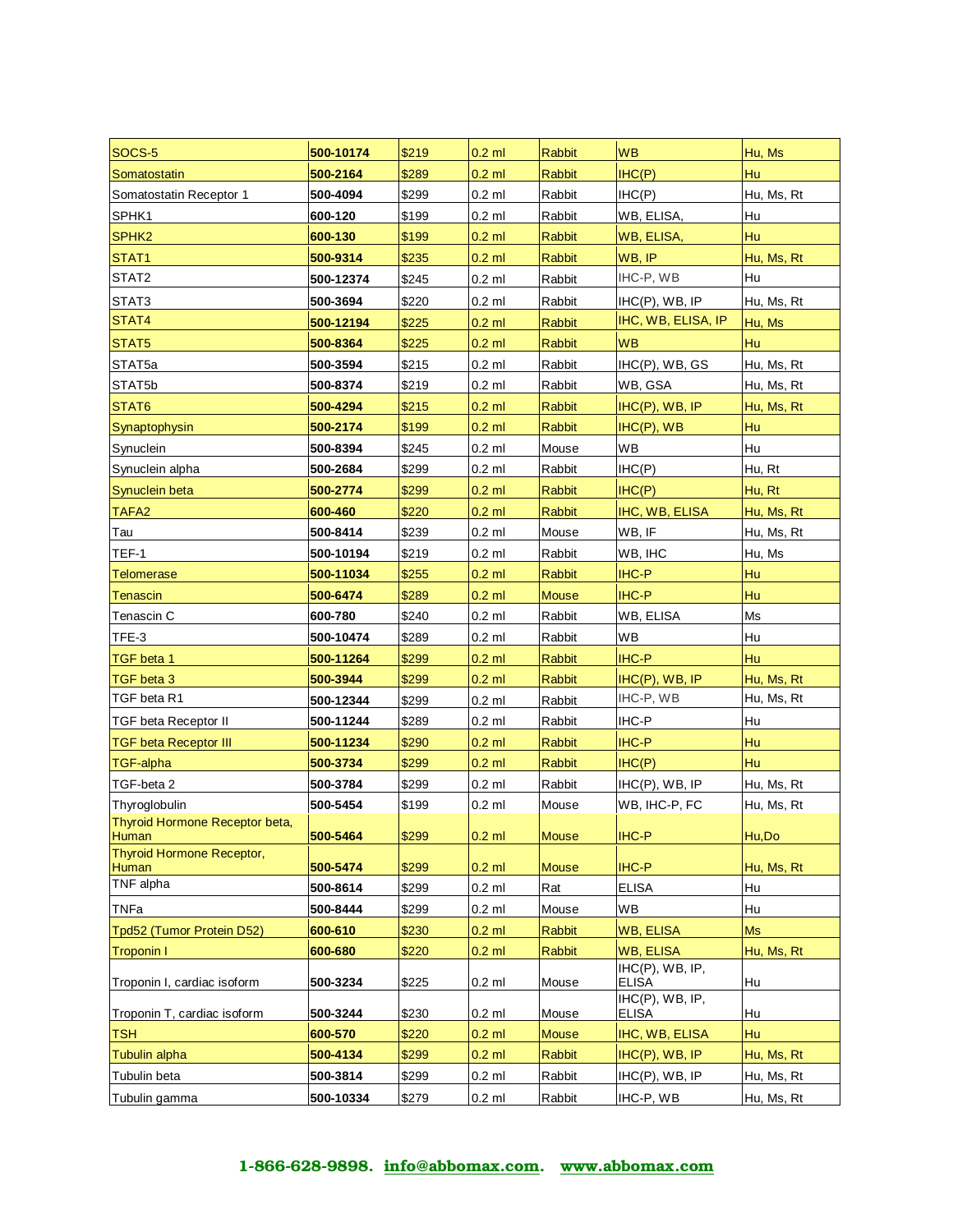| Tubulin-a                                                 | 500-6874  | \$270 | $0.2$ ml | <b>Mouse</b>  | WB, IP, IHC-P, IF    | Hu, Ms, Rt |
|-----------------------------------------------------------|-----------|-------|----------|---------------|----------------------|------------|
| Tubulin-b                                                 | 500-6514  | \$269 | $0.2$ ml | <b>Mouse</b>  | <b>WB, IHC-P, IF</b> | Hu, Ms, R  |
| <b>Ubiquitin</b>                                          | 500-3354  | \$185 | $0.2$ ml | Rabbit        | IHC(P)               | Hu         |
| <b>uNOS</b>                                               | 500-3934  | \$199 | $0.2$ ml | Rabbit        | $IHC(P)$ , WB        | Hu, Ms, Rt |
| Vacular Endothelial Growth<br><b>Factor</b> (VEGF)        | 500-2614  | \$199 | $0.2$ ml | <b>Rabbit</b> | IHC(P), WB, IP       | <b>Hu</b>  |
| <b>Vacular Endothelial Growth</b><br><b>Factor</b> (VEGF) | 500-5494  | \$255 | $0.2$ ml | <b>Mouse</b>  | <b>WB, IHC-P</b>     | Hu         |
| Vasopressin V1b Receptor                                  | 500-10214 | \$299 | $0.2$ ml | Rabbit        | <b>WB</b>            | Hu         |
| Villin 2/ezrin/p80                                        | 600-790   | \$245 | $0.2$ ml | <b>Rabbit</b> | <b>WB. ELISA</b>     | Hu, Ms, Rt |

# **Epitope-Tag Antibodies**

| <b>Description</b> | Cat#     | 2006Price | <b>Size</b> | <b>Host</b> | <b>Applications</b> |
|--------------------|----------|-----------|-------------|-------------|---------------------|
| His-Tag            | 600-500  | \$189     | $0.2$ ml    | Rabbit      | WB, ELISA           |
| HA (Hemaglutinin)  | 500-7644 | \$220     | $0.2$ ml    | Rabbit      | WB, IP              |
| E-Tag              | 600-420  | \$199     | $0.2$ ml    | Rabbit      | WB, ELISA, IP       |
| Myc-Tag            | 610-010  | \$195     | $0.2$ ml    | Rabbit      | WB, ELISA, IP       |
| FLAG-tag           | 610-020  | \$195     | $0.2$ ml    | Rabbit      | WB, ELISA, IP       |
| <b>GST</b>         | 500-4434 | \$299     | $0.2$ ml    | Rabbit      | <b>WB</b>           |
| <b>GST</b>         | 500-7634 | \$349     | $0.2$ ml    | Mouse       | WB. AP              |
| <b>Biotin</b>      | 500-7124 | \$199     | $0.2$ ml    | Mouse       | WB. FC              |
| <b>FITC</b>        | 500-7564 | \$199     | $0.2$ ml    | Mouse       | IHC, FC             |

# **Secondary Antibodies**

| <b>Description</b>                              | Cat#    | 2006Price | <b>Size</b>   | <b>Applications</b> |
|-------------------------------------------------|---------|-----------|---------------|---------------------|
| Goat anti mouse IgG (H+L)                       |         |           |               |                     |
| (unconjugated)                                  | 511-010 | \$59      | $0.5$ mg/vial | ELISA, WB, IHC, IF  |
| Goat anti mouse IgG (H+L) (Biotinylated)        | 511-011 | \$69      | $0.5$ mg/vial | ELISA, WB, IHC, IF  |
| Goat anti mouse IgG (H+L) (HRP-Linked)          | 511-012 | \$69      | $0.5$ mg/vial | ELISA, WB, IHC, IF  |
| Goat anti mouse IgG (H+L) (AP-linked)           | 511-013 | \$79      | $0.5$ mg/vial | ELISA, WB, IHC, IF  |
| Goat anti rabbit IgG (H+L) (unconjugated)       | 511-020 | \$59      | $0.5$ mg/vial | ELISA, WB, IHC, IF  |
| Goat anti rabbit IgG (H+L) (Biotinylated)       | 511-021 | \$69      | $0.5$ mg/vial | ELISA, WB, IHC, IF  |
| Goat anti rabbit IgG (H+L) (HRP-Linked)         | 511-022 | \$69      | $0.5$ mg/vial | ELISA, WB, IHC, IF  |
| Goat anti rabbit IgG (H+L) (AP-linked)          | 511-023 | \$79      | $0.5$ mg/vial | ELISA, WB, IHC, IF  |
| Goat anti chicken IgY (H+L)<br>(unconjugated)   | 511-030 | \$59      | $0.5$ mg/vial | ELISA, WB, IHC, IF  |
| Goat anti chicken IgY (H+L) (Biotinylated)      | 511-031 | \$69      | $0.5$ mg/vial | ELISA, WB, IHC, IF  |
| Goat anti chicken IgY (H+L) (HRP-Linked)        | 511-032 | \$69      | $0.5$ mg/vial | ELISA, WB, IHC, IF  |
| Goat anti chicken IgY (H+L) (AP-linked)         | 511-033 | \$79      | $0.5$ mg/vial | ELISA, WB, IHC, IF  |
| Rabbit anti Mouse IgG (H+L)<br>(Unconiguated)   | 511-040 | \$59      | $0.5$ mg/vial | ELISA, WB, IHC, IF  |
| Rabbit anti mouse IgG (H+L) (Biotinylated)      | 511-041 | \$69      | $0.5$ mg/vial | ELISA, WB, IHC, IF  |
| Rabbit anti mouse IqG (H+L) (HRP-<br>Linked)    | 511-042 | \$69      | $0.5$ mg/vial | ELISA, WB, IHC, IF  |
| Rabbit anti mouse IgG (H+L) (AP-linked)         | 511-043 | \$79      | $0.5$ mg/vial | ELISA, WB, IHC, IF  |
| Rabbit anti chicken IgY (H+L)<br>(unconjugated) | 511-060 | \$59      | $0.5$ mg/vial | ELISA, WB, IHC, IF  |
| Rabbit anti chicken IgY (H+L)<br>(Biotinylated) | 511-061 | \$69      | $0.5$ mg/vial | ELISA, WB, IHC, IF  |
| Rabbit anti chicken IgY (H+L) (HRP-<br>Linked)  | 511-062 | \$69      | $0.5$ mg/vial | ELISA, WB, IHC, IF  |
| Rabbit anti chicken IqY (H+L) (AP-linked)       | 511-063 | \$79      | $0.5$ mg/vial | ELISA, WB, IHC, IF  |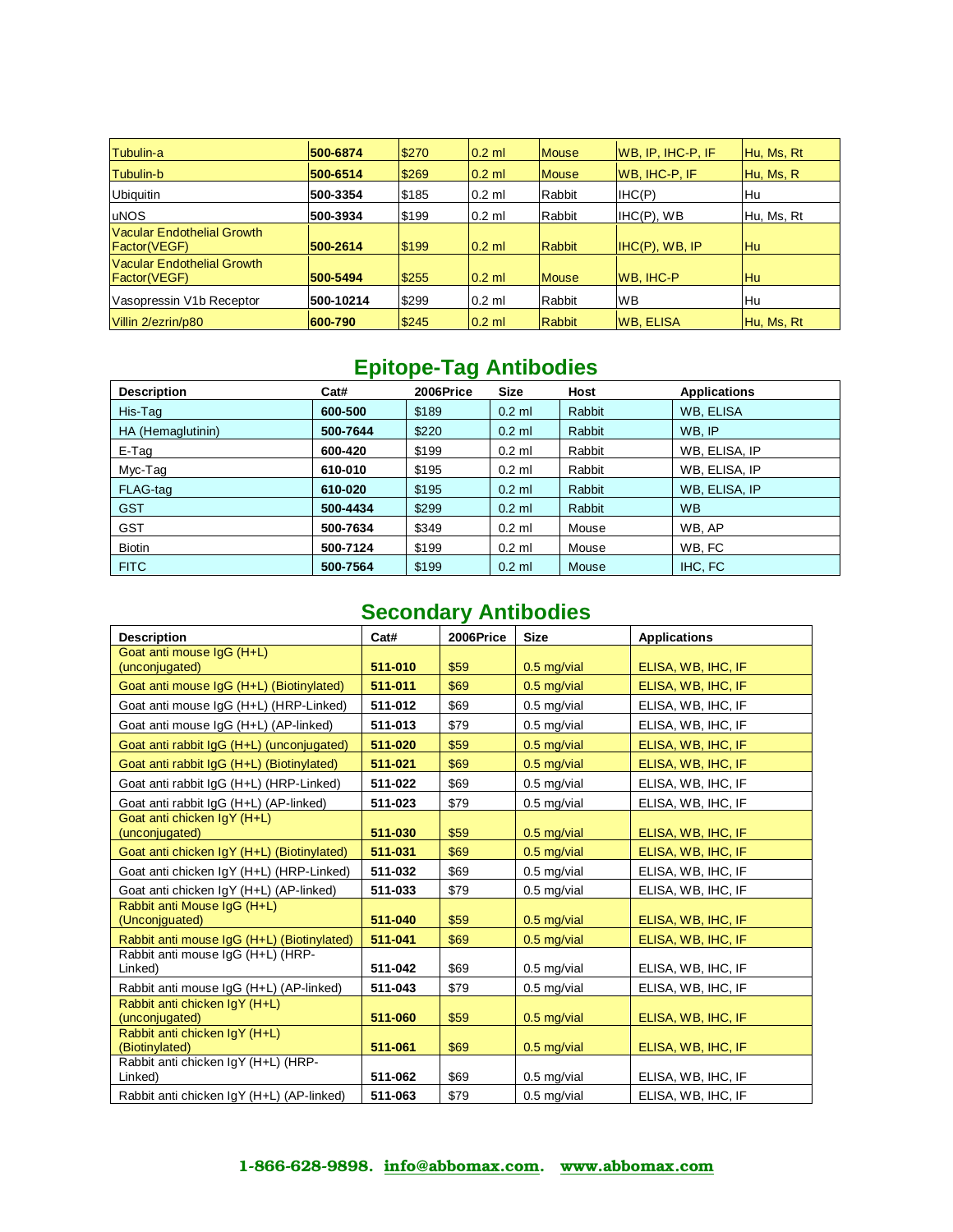| Rabbit anti goat IgG (H+L) (unconjugated) | 511-050 | \$59 | $0.5$ mg/vial | ELISA, WB, IHC, IF |
|-------------------------------------------|---------|------|---------------|--------------------|
| Rabbit anti goat IgG (H+L) (Biotinylated) | 511-051 | \$69 | $0.5$ mg/vial | ELISA, WB, IHC, IF |
| Rabbit anti goat IgG (H+L) (HRP-Linked)   | 511-052 | \$69 | 0.5 mg/vial   | ELISA, WB, IHC, IF |
| Rabbit anti goat IgG (H+L) (AP-linked)    | 511-053 | \$79 | 0.5 mg/vial   | ELISA, WB, IHC, IF |

# **Antibody Reagents**

| <b>Description</b>                                              | Cat#       | 2006Price | <b>Size</b>     |
|-----------------------------------------------------------------|------------|-----------|-----------------|
| Rec Protein A                                                   | 800-00     | \$125     | 5 <sub>mg</sub> |
| Ab <sup>MAX</sup><br>His-Trap Pre-packed column                 | 800-10H    | \$250     | $5x$ 1ml        |
| $Ab^{MAX}$<br>Protein A Pre-packed column                       | 800-20A    | \$255     | 5x1ml           |
| Ab <sup>MAX</sup><br><b>Antibody Purification Kit</b>           | 800-30AP   | \$395     | 1 kit           |
| Ab <sup>MAX</sup><br>Column Prep Kit (SH-reactive)              | 800-40C    | \$345     | 1 <sub>kt</sub> |
| Ab <sub>MAX</sub><br>Column Prep Kit (NH2-reactive)             | 800-50N    | \$345     | 1 kit           |
| $\mathsf{Ab}^{\mathsf{MAX}}$<br>Column Prep Kit (COOH-reactive) | 800-60CAR  | \$345     | 1 kit           |
| Ab <sup>MAX</sup><br>Column Prep Kit (MAP Peptide)              | 800-70MAP  | \$345     | 1 kit           |
| Ab <sup>MAX</sup><br>Maleimide-activated KLH                    | 800-80KLH  | \$185     | 5 <sub>mg</sub> |
| Ab <sup>MAX</sup><br>Maleimide-activated BSA                    | 800-90BSA  | \$145     | 5 <sub>mg</sub> |
| Ab <sup>MAX</sup><br>Maleimide-activated GGG                    | 800-100GGG | \$155     | 5 <sub>mg</sub> |
| Ab <sup>MAX</sup><br>Maleimide-activated OVA                    | 800-110OVA | \$165     | 5 mg            |

# **Assay Kits**

| <b>Description</b>                                   | Cat#    | 2006Price | <b>Size</b> |
|------------------------------------------------------|---------|-----------|-------------|
| Ab <sup>MAX</sup> Human Midkine ELISA Kit            | 700-11A | \$399     | 100 assay   |
| Ab <sup>MAX</sup> Fab Fragment Kit                   | 700-21  | \$399     | 1 kit       |
| Ab <sup>MAX</sup> F(ab)2 Fragment Kit                | 700-31  | \$399     | 1 kit       |
| Ab <sup>MAX</sup> Biotinylation Kit                  | 700-41  | \$295     | 1 kit       |
| Ab <sup>MAX</sup> Immunoprecipitation Kit            | 700-51  | \$295     | 1 kit       |
| Ab <sup>MAX</sup> Mouse IgG Capture Immunoassay Kit  | 700-61  | \$295     | 100 assay   |
| Ab <sup>MAX</sup> Rabbit IgG Capture Immunoassay Kit | 700-71  | \$295     | 100 assay   |
| Ab <sup>MAX</sup> Human IgG Capture Immunoassay Kit  | 700-81  | \$295     | 100 assay   |
| Ab <sup>MAX</sup> Chick IgY Capture Immunoassay Kit  | 700-91  | \$295     | 100 assay   |